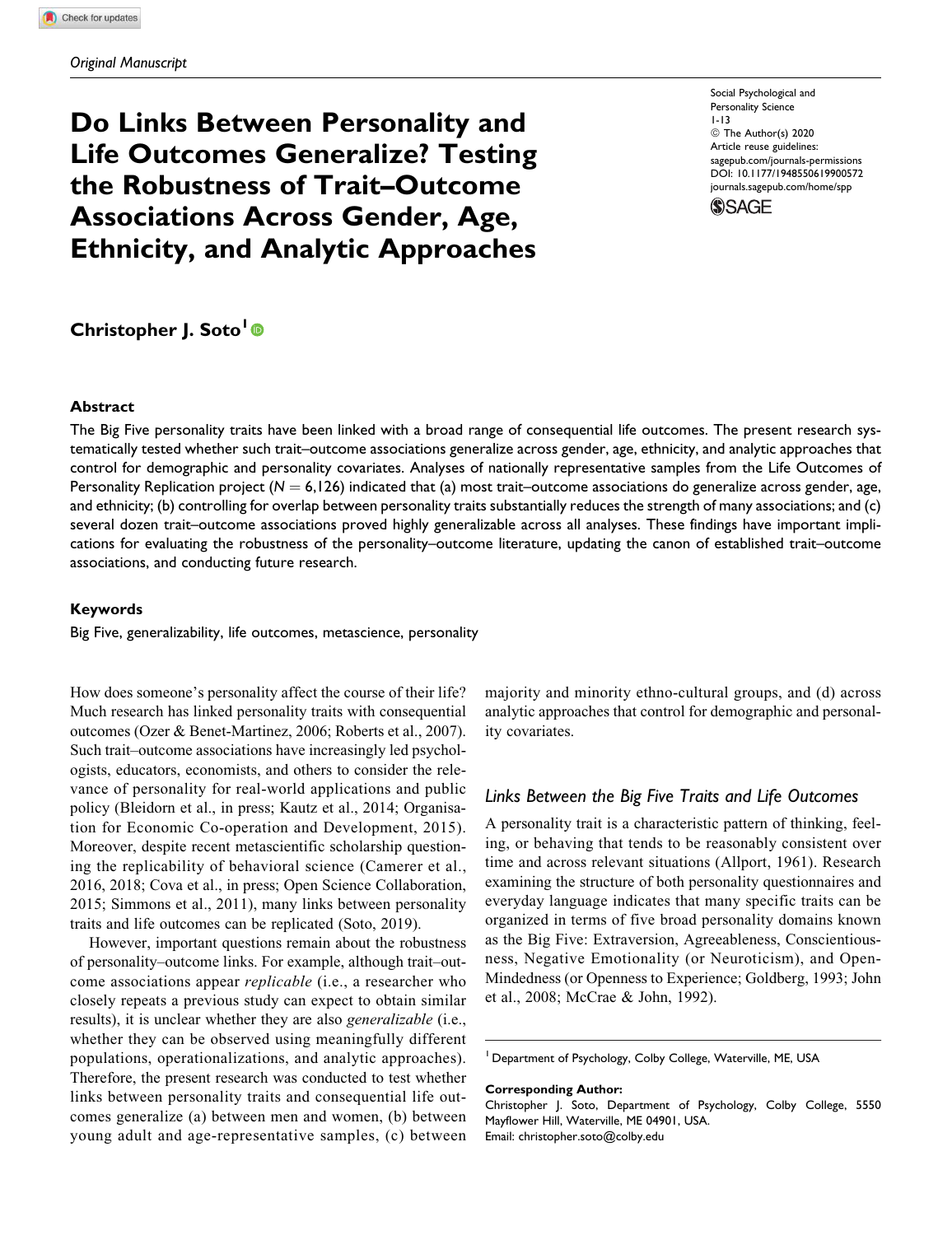Each of the Big Five has been linked with important behaviors and life outcomes (Ozer & Benet-Martinez, 2006; Roberts et al., 2007). For example, Extraversion has been linked with social status and well-being, Agreeableness with volunteerism and religious beliefs, Conscientiousness with occupational performance and health, Negative Emotionality with ill-being and psychopathology, and Open-Mindedness with political views and occupational interests. Recently, the Life Outcomes of Personality Replication (LOOPR) Project (Soto, 2019) attempted to closely replicate 78 specific trait– outcome associations drawn from a landmark review of the personality–outcome literature (Ozer & Benet-Martinez, 2006). This project successfully replicated approximately 85% of the hypothesized associations, with effect sizes typically about 80% as strong as the originally published results. Thus, trait– outcome associations appear to be reasonably—but not perfectly—replicable.

## Testing the Generalizability of Trait–Outcome Associations

Successful replication is a necessary but not sufficient condition for establishing the robustness of a scientific finding. Highly robust findings should also demonstrate generalizability: Results obtained when sampling from a particular population, employing a particular procedure or measure, and analyzed using a particular statistical method, should also be found using other populations, operationalizations, and analytic approaches (Cronbach et al., 1972; Shavelson et al., 1989).

For example, many of the classic personality–outcome studies reviewed by Ozer and Benet-Martinez (2006) and replicated by Soto (2019) were conducted using student or young adult samples, but others used more age-representative samples. Some studies recruited predominantly or exclusively male samples, some used female samples, and some used gender-balanced samples. Many used predominantly non-Hispanic White samples, but some were more ethno-culturally diverse. Some employed statistical analyses that controlled for demographic characteristics and overlap between personality traits, but many simply examined zero-order correlations between traits and outcomes. Therefore, the present research aimed to further evaluate the robustness of personality–outcome links by systematically testing whether trait–outcome associations generalize across gender, age, ethnicity, and analytic approaches.

What should we expect to find? If links between personality traits and life outcomes are perfectly robust, then associations obtained in one kind of sample using one analytic approach should also be found in other samples using other approaches. However, there are both substantive and statistical reasons to suspect that trait–outcome associations may not be fully generalizable. Substantively, the specific traits and processes that link personality with a particular life outcome may differ across populations. For example, the personality determinants of relationship quality and social support may differ across gender, age, or ethnicity due to differences in socialization experiences or other biosocial factors (Campos et al., 2014; Watson et al.,

2000). Statistically, sets of personality and demographic predictors may provide overlapping information. For example, Agreeableness tends to intercorrelate positively with Conscientiousness and negatively with Negative Emotionality, reflecting the shared self-regulatory aspects of these three traits (DeYoung, 2006). Moreover, Agreeableness levels tend to be somewhat higher among women and older adults than among men and younger adults, and higher in some cultures than others (Roberts et al., 2006; Schmitt et al., 2007; Soto et al., 2011). Due to such shared information, controlling for demographic characteristics and other personality traits may affect the relations of Agreeableness—or any other trait—with life outcomes.

#### Overview of the Present Research

In sum, this study was conducted to systematically test whether the Big Five personality traits' associations with consequential life outcomes generalize across gender, age, ethnicity, and analytic approaches. Specifically, I conducted secondary analyses of data from the LOOPR Project (Soto, 2019) to test whether trait–outcome associations differ meaningfully between (a) men and women, (b) young adult and age-representative samples, (c) majority and minority racial and ethnic groups, and (d) analytic approaches that include versus exclude demographic and personality covariates. I then used the results of these tests to identify specific trait–outcome associations that proved highly robust. I generally hypothesized that some, but not all, trait–outcome associations would generalize across gender, age, ethnicity, and analytic approaches and that trait–outcome associations would tend to be weaker when controlling for other personality traits than when personality covariates were excluded from analysis.

## Method

#### Preregistration and Supporting Materials

The original preregistration protocol, data, analysis code, and other supporting materials for the LOOPR Project are available at https://osf.io/d3xb7. The corresponding materials for the present study are available at https://osf.io/7w9fu. The present preregistration was submitted before conducting any analyses of generalizability across gender, age, ethnicity, or analytic approaches.

## Participants and Procedure

Data came from 6,126 participants in the LOOPR Project. As described by Soto (2019; for additional details, see https://osf. io/6w8qt), these participants were recruited in four samples using the Qualtrics Online Sample service. This included two agerepresentative adult samples ( $Ns = 1,559$  and 1,512) and two young adult samples ( $Ns = 1,550$  and 1,505). Quota sampling was used to ensure that each adult sample would closely represent the U.S. population in terms of age (11% ages 18–24, 18% ages 25– 34, 17% ages 35–44, 19% ages 45–54, 17% ages 55–64, and 18%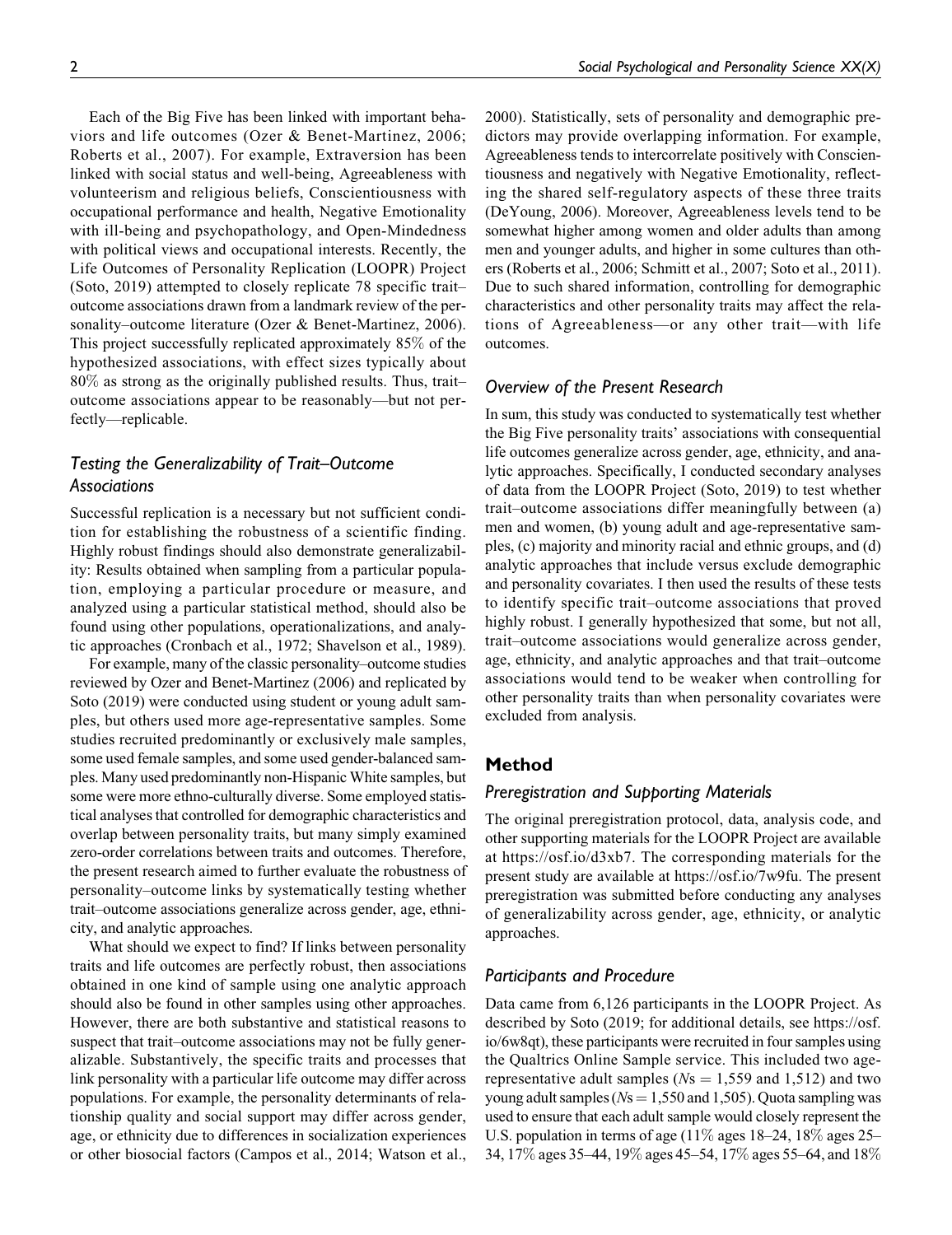ages 65 and older), gender (52% female, 48% male), and race/ethnicity (74% non-Hispanic White/Caucasian, 11% Black/African American, 10% Hispanic/Latino, 3% Asian/Asian American, and 2% American Indian/Native American), as well as educational attainment and household income, and that each young adult sample would be similarly representative in terms of gender and race/ ethnicity. A sample size of 1,500 participants per sample provides power of 97.3% to detect a small true effect ( $\rho = .10$ ), and greater than 99.9% power to detect a medium-sized ( $\rho = .30$ ) or large ( $\rho$  $(6.50)$  effect, using two-tailed hypothesis tests at the  $\alpha = .05$  significance level.

All participants completed demographic questions, the Big Five Inventory-2 (BFI-2), and a subset of life outcome measures using the Qualtrics online survey platform (August 2017 version). Median completion time was 23 min, and participants were compensated at the standard Qualtrics online sample rate of approximately US\$3. During data collection, participants were excluded and replaced if they answered fewer than 90% of the survey items, had a within-person standard deviation of less than 0.50 across the 60 BFI-2 items, completed the survey in less than one third of the median completion time, or gave conflicting responses to demographic questions during the survey.

#### **Measures**

The BFI-2. The Big Five personality traits were assessed using the BFI-2 (Soto & John, 2017). The 60 BFI-2 items are short, easy-to-understand phrases that respondents rate on a 5-point scale ranging from  $1 = disagree$  strongly to  $5 = agree$  strongly. In the combined LOOPR sample,  $\alpha$  reliabilities were .83 for Extraversion, .79 for Agreeableness, .86 for Conscientiousness, .89 for Negative Emotionality, and .81 for Open-Mindedness.

Life outcome measures. Life outcomes were assessed using a battery of measures developed for the LOOPR Project. Based on Ozer and Benet-Martinez's (2006) review of the personality– outcome literature, Soto (2019) selected a broad set of 48 individual, interpersonal, and social institutional life outcomes that have been linked with the Big Five traits. After identifying and coding one previous study or meta-analysis supporting each trait–outcome association, Soto (2019) developed a set of survey measures designed to closely follow these original empirical articles. To prevent participant fatigue, the LOOPR measures were limited to a maximum of approximately 6 items per outcome, and the full outcome battery was divided into two subsets (which can be viewed at https://osf.io/9nzxa and https:// osf.io/vdb6w). Thus, each participant completed approximately half of the outcome measures.

This study retained the LOOPR outcome measures from Soto (2019), with two modifications intended to maximize the size and breadth of the present outcome set. First, several of the LOOPR outcomes included multiple suboutcomes. In this study, each LOOPR suboutcome was treated as a separate outcome variable. Second, the LOOPR surveys included seven outcome measures that were not included in Ozer and BenetMartinez's (2006) summary of trait–outcome associations and

ses. These outcomes were included in this study. These modifications resulted in a total of 83 outcome variables examined in the present study. Basic information about each outcome measure is presented in Table 1, and additional details are available in Supplemental Table S1.

were therefore omitted from Soto's (2019) replicability analy-

#### Data Analysis

Several sets of preregistered analyses were conducted to systematically test the generalizability of trait–outcome associations. To test generalizability across gender, age, and ethnicity, I computed each correlation between a Big Five trait and an outcome variable separately for men and women, for the young adult and age-representative LOOPR samples, and for participants who identified as White and non-Hispanic versus Hispanic or non-White. To test generalizability across analytic approaches, for each trait–outcome association, I computed (a) the zero-order correlation; (b) the partial correlation controlling for gender, age, and ethnicity; (c) the partial correlation controlling for the other four Big Five traits; and (d) the partial correlation controlling for gender, age, ethnicity, and the other traits. I then conducted three paired-samples  $t$  tests and three Wilcoxon signed-rank tests to compare the z-transformed zero-order correlations (oriented so that all correlations were positive) from (a) with the z-transformed partial correlations from (b), (c), or (d). Finally, I conducted three McNemar tests to compare the proportion of statistically significant correlations from (a) with the proportion of significant partial correlations from  $(b)$ ,  $(c)$ , or  $(d)$ .

As an additional, exploratory check on the robustness of the results, I then repeated all of the generalizability analyses using a regression approach. For analyses of generalizability across gender, age, and ethnicity, I conducted moderated regression analyses in which a standardized outcome variable was regressed on a standardized trait variable, a moderator variable (either gender coded  $-1 = male$ ,  $1 = female$ ; sample age coded  $-1 =$  young adult,  $1 =$  age-representative; or ethnicity coded  $-1 =$  non-Hispanic white,  $1 =$  another ethnicity), and a Trait  $\times$ Moderator interaction term. For analyses of generalizability across the inclusion of covariates, I compared the standardized trait–outcome regression coefficient while including versus excluding the relevant control variables.

All analyses were conducted as two-tailed tests using the  $\alpha$  $= .05$  significance level. Due to the large number of bivariate associations and high statistical power, interpretation of results focuses on meaningful differences in trait–outcome associations. Meaningful differences were defined as cases where (a) the test for the difference between correlations (or regression coefficients) was statistically significant, (b) the effect size for this difference was nontrivial (i.e., absolute Cohen's  $q \geq$ .10), and (c) the absolute trait–outcome correlation (or simple regression slope) was at least .10, and statistically significant, for one or both groups.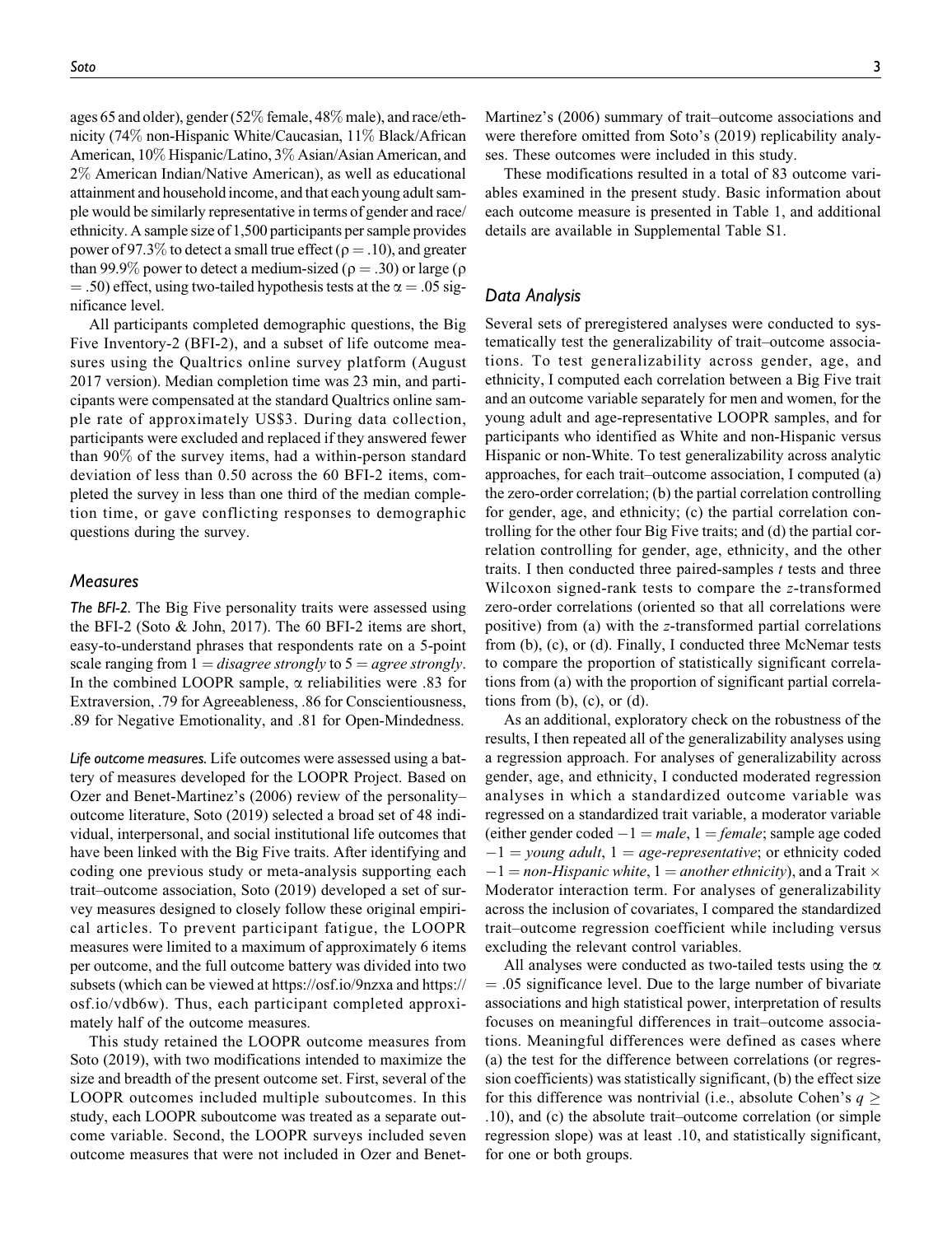| Outcome                                                                                | Measure Name             | Number of Items | $\alpha$ Reliability | Sample Size |
|----------------------------------------------------------------------------------------|--------------------------|-----------------|----------------------|-------------|
| Individual outcomes                                                                    |                          |                 |                      |             |
| Subjective well-being                                                                  |                          |                 |                      |             |
| Life satisfaction <sup>s</sup>                                                         | LSI-A                    | 6               | .54                  | 3,109       |
| Positive affect <sup>s</sup>                                                           | ABS                      | 5               | .68                  | 3,108       |
| Negative affect <sup>s</sup>                                                           | ABS                      | 5               | .69                  | 3,107       |
| Happiness <sup>s</sup>                                                                 | <b>DTS</b>               |                 |                      | 3,108       |
| Religion and spirituality                                                              |                          |                 |                      |             |
| Cognitive orientation toward spirituality <sup>s</sup>                                 | ESS                      | 6               | .81                  | 3,109       |
|                                                                                        | ESS                      | 6               | .87                  | 3,109       |
| Religiousness <sup>s</sup>                                                             | ESS                      | 6               | .67                  |             |
| Existential-phenomenological dimension <sup>5</sup><br>Paranormal beliefs <sup>s</sup> | ESS                      | 6               | .73                  | 3,109       |
|                                                                                        | ESS                      |                 | .77                  | 3,109       |
| Existential well-being                                                                 |                          | 6               |                      | 3,109       |
| Gratitude                                                                              | GQ-6                     | 6               | .80                  | 3,107       |
| Forgiveness                                                                            | <b>HFS</b>               | 6               | .61                  | 3,109       |
| Inspiration                                                                            | <b>Inspiration Scale</b> | 8               | .93                  | 3,028       |
| Humor                                                                                  | Ad hoc item              |                 |                      | 3,109       |
| Identity status                                                                        |                          |                 |                      |             |
| Identity achievement                                                                   | EOM-EIS                  | 8               | .65                  | 3,109       |
| Identity diffusion <sup>n</sup>                                                        | EOM-EIS                  | 8               | .65                  | 3,109       |
| Identity foreclosure                                                                   | EOM-EIS                  | 8               | .87                  | 3,109       |
| Identity moratorium <sup>n</sup>                                                       | <b>EOM-EIS</b>           | 8               | .76                  | 3,109       |
| Identity integration/consolidation                                                     | Q-EIS                    | 6               | .66                  | 3,109       |
| Ethnic culture identification (for minorities)                                         | SL-ASIA                  | 2               | .68                  | 391         |
| Majority culture identification (for minorities)                                       | <b>SL-ASIA</b>           | 2               | .62                  | 391         |
| Coping                                                                                 |                          |                 |                      |             |
| Active coping <sup>s</sup>                                                             | WOC-R                    | 5               | .82                  | 3,017       |
| Avoidant coping <sup>s</sup>                                                           | WOC-R                    | 6               | .82                  | 3,017       |
| Seeking support <sup>n</sup>                                                           | WOC-R                    | 5               | .82                  | 3,017       |
| Resilience                                                                             | <b>CRI</b>               | 6               | .85                  | 3,016       |
| Risky behavior                                                                         |                          |                 |                      |             |
| Activity <sup>s</sup>                                                                  | <b>GLTEQ</b>             | 3               | .60                  | 2,528       |
| Unhealthy eating <sup>s</sup>                                                          | <b>MIRW</b>              |                 |                      | 2,796       |
| Excessive alcohol use <sup>s</sup>                                                     | Ad hoc item              |                 |                      | 2,944       |
| Drug use <sup>s</sup>                                                                  | Ad hoc item              |                 |                      | 2,944       |
| Tobacco use <sup>s</sup>                                                               | Ad hoc item              |                 |                      | 2,944       |
| Risky sex <sup>s</sup>                                                                 | Ad hoc composite         | 3               | .51                  | 1,881       |
| Risky driving <sup>s</sup>                                                             | Ad hoc scale             | 3               | .77                  | 3,007       |
| Violence <sup>s</sup>                                                                  | Ad hoc scale             | 5               | .90                  | 2,991       |
| Suicide <sup>s</sup>                                                                   | Ad hoc item              |                 |                      | 3,011       |
| Heart disease                                                                          | LSH-CPQ                  |                 | —                    | 3,014       |
| Substance abuse                                                                        | Ad hoc item              |                 |                      | 3,017       |
| Anxiety                                                                                | Ad hoc item              |                 |                      | 3,015       |
| Depression                                                                             | Ad hoc item              |                 |                      | 3,014       |
| Personality disorders                                                                  |                          |                 |                      |             |
| Mistrust <sup>s</sup>                                                                  | SNAP-2                   |                 | .41                  | 3,017       |
|                                                                                        | SNAP-2                   | 4<br>4          | .47                  | 3,017       |
| Manipulativeness <sup>s</sup>                                                          |                          |                 |                      |             |
| Aggression <sup>s</sup>                                                                | SNAP-2                   | 4               | .46                  | 3,017       |
| Self-harm <sup>s</sup>                                                                 | SNAP-2                   | 4               | .70                  | 3,017       |
| Eccentric perceptions <sup>n</sup>                                                     | SNAP-2                   | 4               | .36                  | 3,017       |
| Dependency <sup>s</sup>                                                                | SNAP-2                   | 4               | .41                  | 3,017       |
| <b>Exhibitionism<sup>s</sup></b>                                                       | SNAP-2                   | 4               | .44                  | 3,017       |
| <b>Entitlement<sup>s</sup></b>                                                         | SNAP-2                   | 4               | .49                  | 3,017       |
| Detachment <sup>s</sup>                                                                | SNAP-2                   | 4               | .43                  | 3,017       |
| <b>Impulsivity</b> <sup>s</sup>                                                        | SNAP-2                   | 4               | .48                  | 3,017       |
| Propriety <sup>s</sup>                                                                 | SNAP-2                   | 4               | .49                  | 3,017       |
| Workaholism <sup>s</sup>                                                               | SNAP-2                   | 4               | .16                  | 3,017       |

## Table 1. List of Life Outcomes and Measures.

(continued)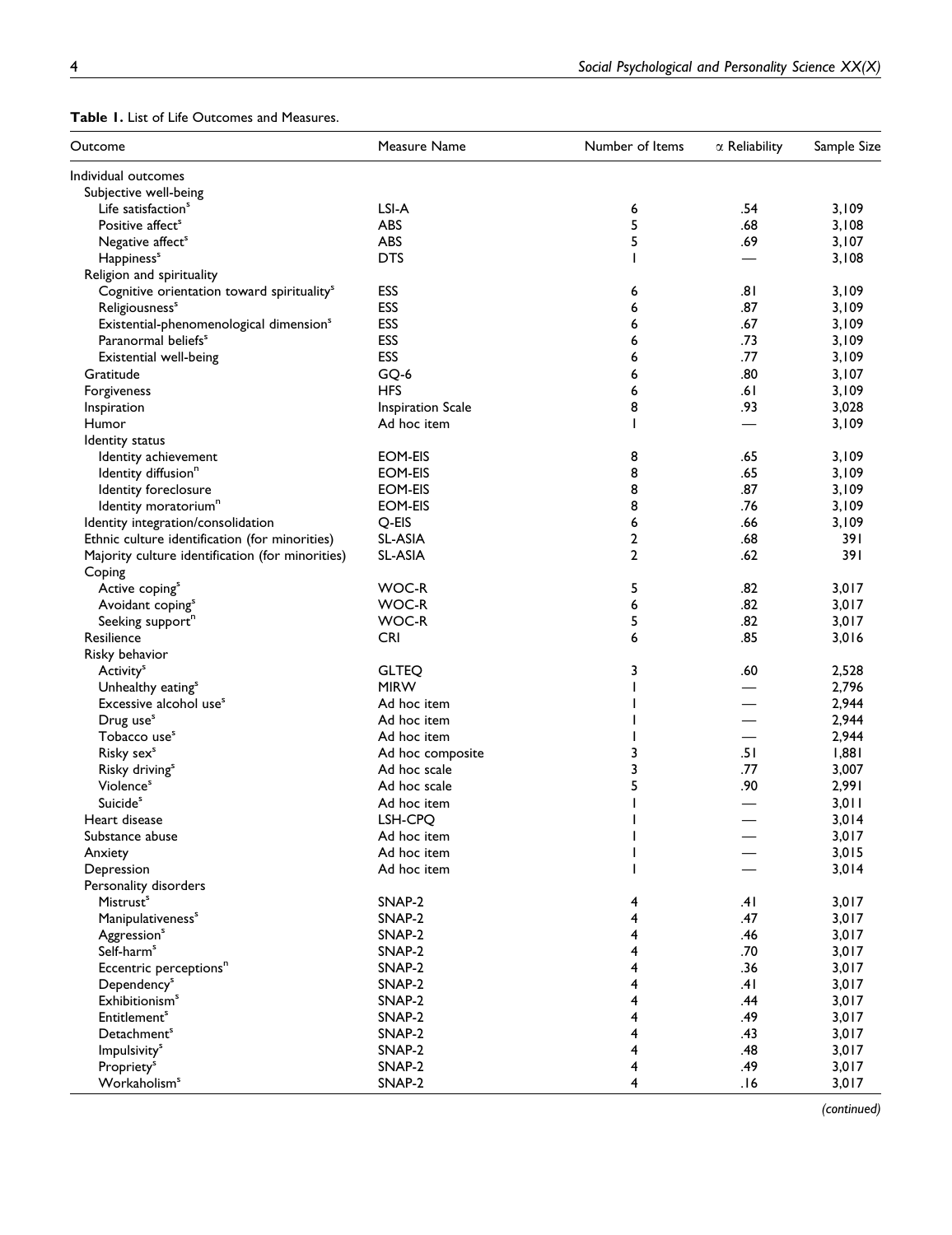Table 1. (continued)

| Outcome                                       | Measure Name                |                | $\alpha$ Reliability | Sample Size |
|-----------------------------------------------|-----------------------------|----------------|----------------------|-------------|
| Interpersonal outcomes                        |                             |                |                      |             |
| Family satisfaction                           |                             |                |                      |             |
| Mother affectional <sup>s</sup>               | Ad hoc scale                | 3              | .77                  | 2,425       |
| Father affectional <sup>n</sup>               | Ad hoc scale                | 3              | .72                  | 2,237       |
| Mother functional-associational <sup>s</sup>  | Ad hoc scale                | 3              | .69                  | 2,425       |
| Father functional—associational <sup>s</sup>  | Ad hoc scale                | 3              | .77                  | 2,237       |
| Peers' acceptance and friendship <sup>s</sup> | <b>BRF</b>                  |                |                      | 3,108       |
| Peer status                                   | Ad hoc item                 |                |                      | 3,109       |
| Attractiveness                                | <b>BRF</b>                  |                |                      | 3,109       |
| Dating variety                                | <b>BRF</b>                  |                |                      | 2,034       |
| Romantic satisfaction                         | SMU-RQ                      | 6              | .67                  | 2,158       |
| Romantic conflict                             | Ad hoc scale                | 6              | .83                  | 2,393       |
| Romantic abuse                                | Ad hoc scale                | 6              | .81                  | 2,394       |
| Romantic dissolution                          | Ad hoc item                 |                |                      | 1,359       |
| Social institutional outcomes                 |                             |                |                      |             |
| Occupational interests                        |                             |                |                      |             |
| Realistic <sup>n</sup>                        | <b>VPI</b>                  | 6              | .79                  | 3,017       |
| Investigative                                 | <b>VPI</b>                  | 6              | .76                  | 3,017       |
| Artistic                                      | <b>VPI</b>                  | 6              | .79                  | 3,017       |
| Social                                        | <b>VPI</b>                  | 6              | .72                  | 3,015       |
| Enterprising                                  | <b>VPI</b>                  | 6              | .75                  | 3,016       |
| Conventional <sup>n</sup>                     | <b>VPI</b>                  | 6              | .74                  | 3,017       |
| Occupational performance                      |                             |                |                      |             |
| Turnover <sup>s</sup>                         | Ad hoc item                 |                |                      | 1,757       |
| Status change <sup>s</sup>                    | Ad hoc item                 |                |                      | 1,758       |
| Salary <sup>s</sup>                           | Ad hoc item                 |                |                      | 1,610       |
| Occupational satisfaction                     | MSQ-SF                      | 6              | .80                  | 1,476       |
| Occupational commitment                       | <b>TCM-ECS-R</b>            | 6              | .78                  | 1,477       |
| Occupational involvement                      | Ad hoc scale                | 6              | .75                  | 1,872       |
| <b>Extrinsic success</b>                      | HISP, Ad hoc item           | $\overline{2}$ | .54                  | 1,350       |
| Intrinsic success                             | Ad hoc scale                | 6              | .81                  | 1,477       |
| Job attainment                                | HISP, DOT, and Ad hoc items | 5              | .71                  | 1,647       |
| Financial security                            | Ad hoc scale                | 3              | .80                  | 1,871       |
| Leadership                                    | <b>MLO</b>                  | 8              | .83                  | 1,476       |
| Volunteerism                                  | Ad hoc items                | 4              | .60                  | 3,013       |
| Conservatism                                  | C-Scale                     | $\overline{7}$ | .47                  | 3,109       |
| Right-wing authoritarianism                   | <b>RWA</b>                  | 6              | .75                  | 3,107       |
| Antisocial behavior                           | Ad hoc composite            | 6              | .58                  | 3,109       |
| Criminal behavior                             | Ad hoc items                | 6              | .86                  | 3,109       |

Note.  $s =$  Measure was treated as a suboutcome in the LOOPR replicability analyses (Soto, 2019).  $n =$  Measure was not previously included in the LOOPR replicability analyses. ABS = Affect Balance Scale (Bradburn, 1969); BRF = Behavior Report Form (Paunonen, 2003); C-Scale = Conservatism Scale (Wilson & Patterson, 1968); CRI = Coping Responses Inventory (Moos, 1988); DIS-III-R = Diagnostic Interview Schedule–Version III-R (Robins et al., 1989); DOT = Dictionary of Occupational Titles total complexity score (United States Department of Labor, 1991); DTS = Delighted-Terrible Scale (Andrews & Withey, 1965); EI-OPC = Elley-Irving Socio-Economic Index (Elley & Irving, 1985); ESS = Expressions of Spirituality Scale (MacDonald, 2000); EOM-EIS = Extended Objective Measure of Ego Identity Status (Bennion & Adams, 1986); GLTEQ = Godin Leisure-Time Exercise Questionnaire (Godin & Shephard, 1985); GQ-6 = Gratitude Questionnaire-6 (McCullough et al. 2002); HFS = Heartland Forgiveness Scale (Thompson et al., 2005); HISP = Hollingshead Index of Social Position (Hollingshead, 1975); LSH-CPQ = London School of Hygiene Chest Pain Questionnaire (Rose et al., 1977); LSI-A = Life Satisfaction Index A (Neugarten et al., 1961); MAT = Marital Adjustment Test (Locke & Wallace, 1959); MIRW = Metropolitan Insurance Reference Weights (Russell et al., 1984); MLQ = Multifactor Leadership Questionnaire–Form 5× (Avolio et al., 1995); MSQ-SF = Minnesota Satisfaction Questionnaire–Short Form (Weiss et al., 1967); Q-EIS = Q Ego Identity Status templates (Mallory, 1988); QMI = Quality of Marriage Index (Norton, 1983); RWA = Right-Wing Authoritarianism (Altemeyer, 1998); SL-ASIA = Suinn-Lew Asian Self Identity Acculturation scale (Suinn et al., 1992); SMU-RQ = SMU Relationship Questionnaire (Assenheimer & Watson, 1991); SNAP-2 = Schedule for Nonadaptive and Adaptive Personality-2 (Clark et al., 2014); TCM-ECS-R = TCM Employee Commitment Survey–Revised (Meyer et al., 1993); VPI = Vocational Preference Inventory (Holland, 1985); WOC-R = Ways of Coping-Revised (Folkman & Lazarus, 1980).

## **Results**

#### Generalizability Across Gender

Do links between the Big Five traits and consequential life outcomes generalize across gender? The complete correlation matrices for men and women are presented in Supplemental Table S2. Of the 415 possible trait–outcome associations (5 traits  $\times$  83 outcome variables), 293 were nontrivial in strength (i.e., absolute  $r \geq .10$ ) and statistically significant for men, women, or both. Of these 293 associations, only 33 (11%)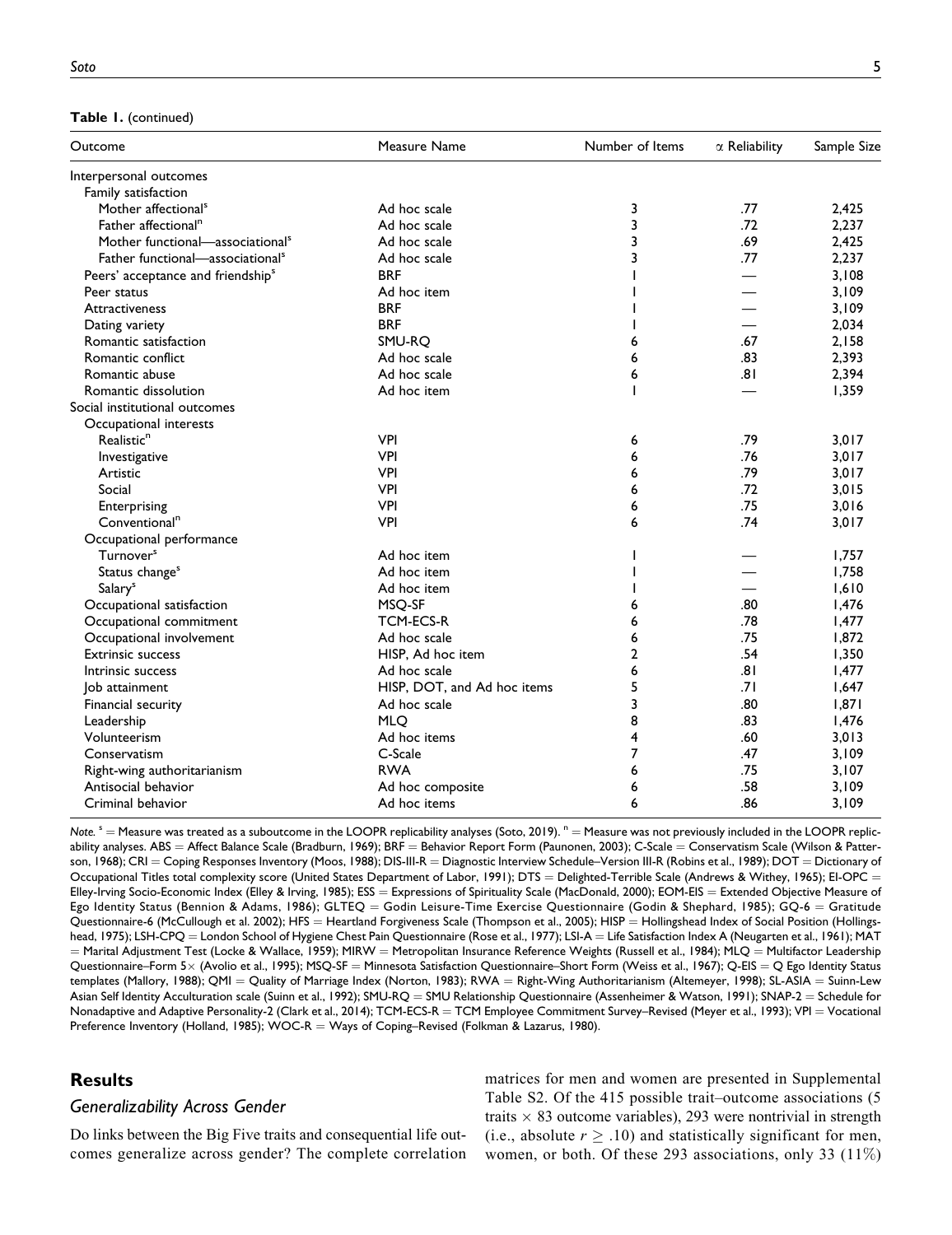showed a meaningful difference between men and women (i.e., absolute  $q \geq .10, p < .05$ ). Twenty-one of these differences (7%) reflected cases where both men and women showed a nontrivial trait–outcome association in the same direction, but the strength of this association differed by gender. The remaining 12 differences (4%) reflected cases where only men or only women showed a nontrivial association. There were no cases in which men and women showed a nontrivial association in opposite directions.

Repeating these analyses using regression models yielded very similar results. As shown in Supplemental Table S3, 297 of the 415 possible trait–outcome associations were nontrivial in strength (i.e.,  $b \geq .10$ ) for men, women, or both. Of these nontrivial associations, only 35 (12%) showed a meaningful difference between men and women.

As summarized in Figure 1, this first set of results indicates that the vast majority of trait–outcome associations generalize across gender. Almost 90% of these associations were in the same direction, with similar strength, for men and women. Moreover, most exceptions to this overall trend reflected differences in the relative strength of an association rather than in the presence or direction of the association.

## Generalizability Across Age

Do trait–outcome associations generalize between young adult and age-representative samples? Supplemental Table S4 presents the complete correlation matrix for each sample type. Of the 415 possible trait–outcome associations, 293 indicated a nontrivial association for the age-representative sample, the young adult sample, or both. Of these, 66 (23%) showed a meaningful difference between the two samples. These differences were about equally split between 35 cases (12%) where both samples showed a nontrivial association, but this association differed in strength, and 31 cases (11%) where only one sample showed a nontrivial association. As with gender, there were no cases in which the young adult and age-representative samples showed a nontrivial association in opposite directions.

Repeating these analyses using regression models also yielded similar results. Supplemental Table S5 shows that 296 of the 415 possible trait–outcome associations were nontrivial in strength for one or both samples. Of these, 59 (20%) showed a meaningful difference between the young adult and age-representative samples.<sup>1</sup>

As summarized in Figure 2, this second set of results indicates that most trait–outcome associations generalize between young adult and age-representative samples. However, the results also suggest that some associations differ meaningfully by age. In fact, about 10% of the nontrivial associations observed in one sample were not also observed in the other. That said, these results do not provide any examples of cases where a particular trait had an opposite relation with a particular outcome in young adult versus age-representative samples.



Figure 1. Number of trait–outcome associations that generalized versus meaningfully differed between men and women. Nontrivial associations are defined as absolute correlations or regression coefficients  $\geq$ .10,  $p <$ .05. Meaningful differences are defined as absolute differences  $\geq$ .10,  $p < .05$ .



Figure 2. Number of trait–outcome associations that generalized versus meaningfully differed between young adult and agerepresentative samples. Nontrivial associations are defined as absolute correlations or regression coefficients  $\geq$ .10,  $p <$ .05. Meaningful differences are defined as absolute differences  $\geq$  .10,  $p < 0.05$ .

## Generalizability Across Ethnicity

Do trait–outcome associations generalize between majority and minority ethno-cultural groups? Supplemental Table S7 presents the complete correlation matrix for participants who identified as non-Hispanic White versus another race or ethnicity. Of the 415 possible trait–outcome associations, 299 indicated a nontrivial association for the majority group, minority group, or both. Of these, 46 associations (15%) showed a meaningful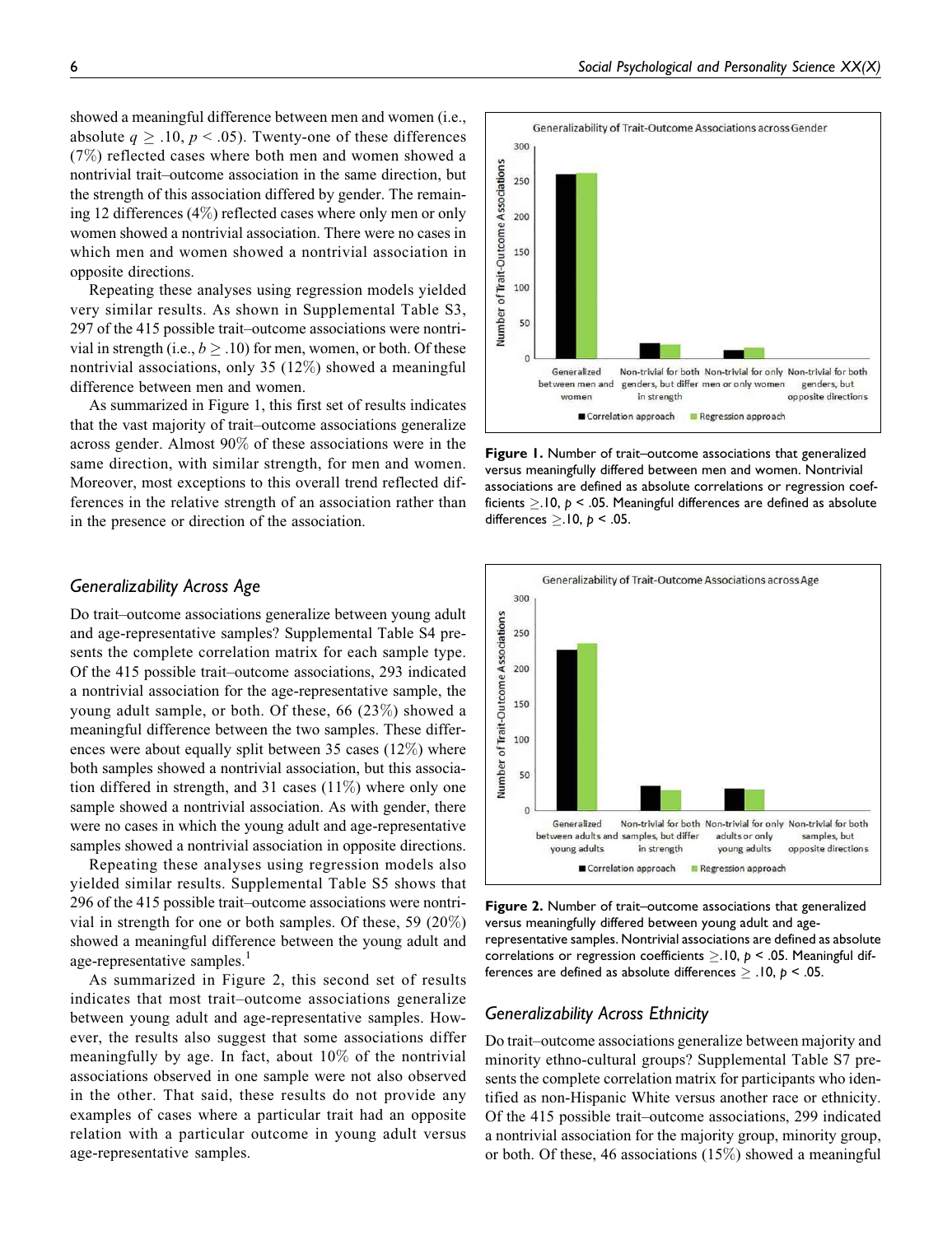Repeating these analyses using regression models again yielded similar results. Supplemental Table S8 shows that 299 of the 415 possible trait–outcome associations were nontrivial in strength for one or both groups. Of these, 43 associations (14%) showed a meaningful difference between the majority and minority groups.<sup>2</sup>

As summarized in Figure 3, this third set of results indicates that most trait–outcome associations generalize between majority and minority racial and ethnic groups. However, they also suggest that some associations differ meaningfully between these groups, with 7% of the nontrivial associations observed in one group not also observed in the other.

#### Generalizability Across Analytic Approaches

Do trait–outcome associations generalize across analytic approaches that include versus exclude demographic and personality covariates? Supplemental Table S10 and Figure 4 show that controlling for gender, age, and ethnicity meaningfully affected only 2 of the 277 nontrivial trait–outcome associations  $(1\%)$ . In contrast, including the other four Big Five traits as covariates had more widespread effects, with 181 of the 283 associations (64%) meaningfully affected. Specifically, 67 associations  $(24\%)$  remained nontrivial but changed meaningfully in strength, 105 (37%) changed from nontrivial to trivial in strength, and 9 (3%) changed from trivial to nontrivial. However, no associations changed from nontrivially positive to nontrivially negative, or vice versa.

Controlling for the full set of demographic and personality covariates had the most dramatic effects, with 192 of the 277 associations (69%) meaningfully affected. This included 70 associations (25%) that remained nontrivial but changed meaningfully in strength, 117 (42%) that changed from nontrivial to trivial,  $4(1\%)$  that changed from trivial to nontrivial, and 1  $(\leq 1\%)$  that changed from nontrivially negative to nontrivially positive. As shown in Supplemental Table S11, repeating these analyses using regression models yielded similar results.

These results suggest that controlling for demographic and (especially) personality covariates tends to weaken many trait–outcome associations. Analyses testing the overall pattern of associations further supported this finding. As shown in Figure 5, compared with the zero-order correlations, controlling for gender, age, and ethnicity modestly but significantly reduced the mean z-transformed correlation from .175 to .164  $(t(414) = -6.91, p < .001)$ , and the median correlation from .152 to .139 (Wilcoxon's  $z = -6.00, p < .001$ ), although it did not affect the proportion of significant correlations  $(81\%$  versus 82%; McNemar's  $\chi^2(1) = 0.09, p = .76$ .<sup>3</sup> Including only personality covariates substantially reduced the mean correlation to .076 ( $t(414) = -21.48$ ,  $p < .001$ ), the median correlation

Figure 3. Number of trait–outcome associations that generalized versus meaningfully differed between majority and minority racial and ethnic groups. Nontrivial associations are defined as absolute correlations or regression coefficients  $\geq$ .10,  $p <$ .05. Meaningful differences are defined as absolute differences  $\geq$ .10,  $p <$ .05.



Figure 4. Number of trait–outcome associations that generalized versus meaningfully differed between analytic approaches that included or excluded demographic and personality covariates. Nontrivial associations are defined as absolute correlations or regression coefficients  $>10$ ,  $p < 0.05$ . Meaningful differences are defined as absolute differences  $>10$ ,  $p < 0.05$ .

to .063 (Wilcoxon's  $z = -15.52$ ,  $p < .001$ ), and the proportion of significant correlations to 71% (McNemar's  $\chi^2(1) = 14.01$ ,  $p < .001$ ). Finally, controlling for the full covariate set reduced the mean correlation to .070 ( $t(414) = -22.58$ ,  $p < .001$ ), the median correlation to .054 (Wilcoxon's  $z = -15.90, p \leq$ .001), and the proportion of significant correlations to  $67\%$ (McNemar's  $\chi^2(1) = 26.58$ ,  $p < .001$ ). Repeating these tests

Generalizability of Trait-Outcome Associations across Ethnicity 300 of Trait-Outcome Associations 250 200 150 100 Number 50 Generalized Non-trivial for both Non-trivial for only Non-trivial for both between majority groups, but differ in the majority or groups, but and minority groups opposite directions strength minority group Correlation approach Regression approach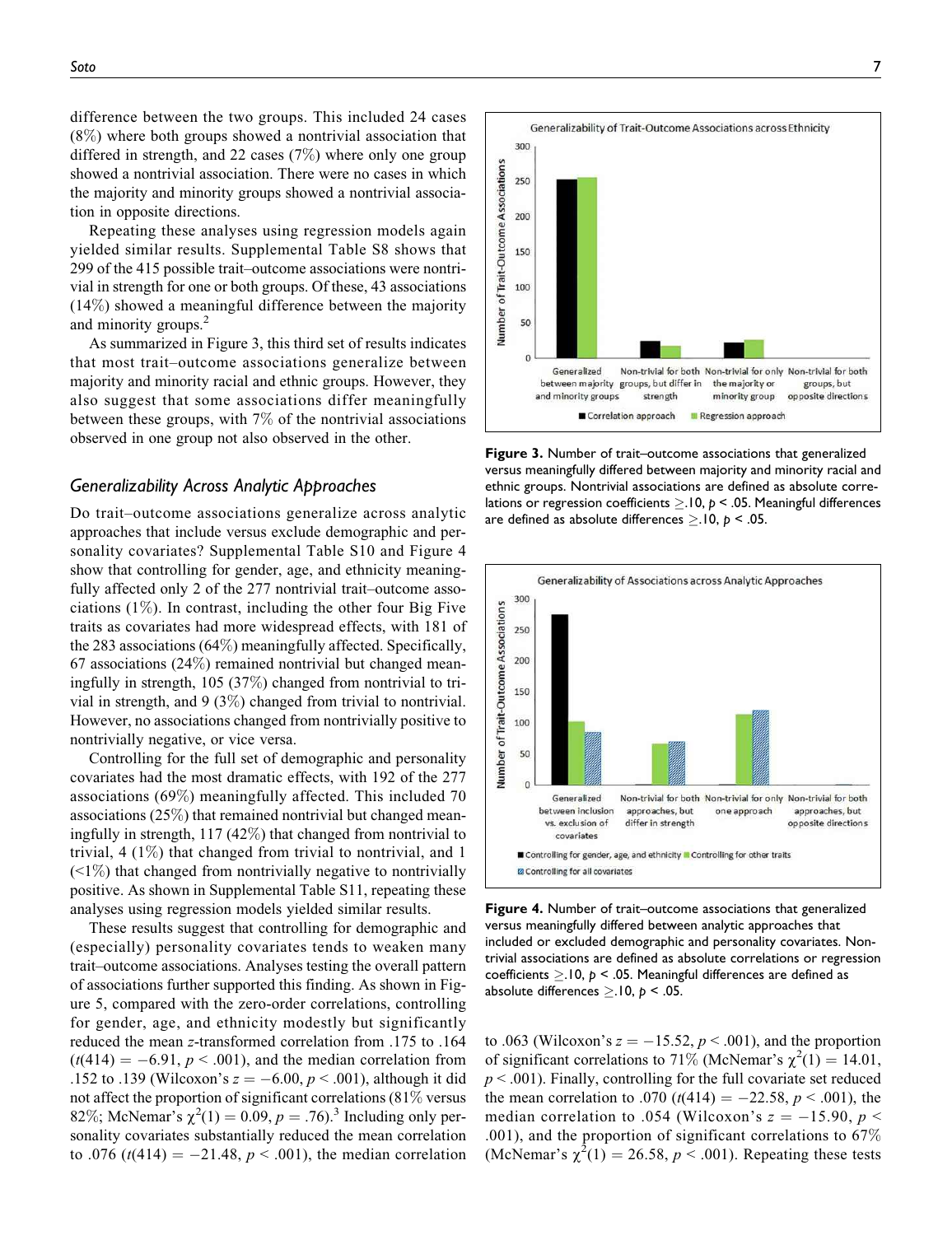

Figure 5. Effects of including demographic and personality covariates on the mean and median trait–outcome association. Correlations are z-transformed.

using regression coefficients yielded similar results when controlling for only demographic covariates  $(t(414) = -5.29, p <$ .001; Wilcoxon's  $z = -4.68$ ,  $p < .001$ ; McNemar's  $\chi^2(1) =$ 0.21,  $p = .64$ ), only personality covariates (t(414) = -17.84,  $p < .001$ ; Wilcoxon's  $z = -14.08$ ,  $p < .001$ ; McNemar's  $\chi^2(1) = 12.54, p < .001$ , or the full covariate set (t(414) =  $-19.25, p < .001$ ; Wilcoxon's  $z = -14.71, p < .001$ ; McNemar's  $\chi^2(1) = 27.65, p < .001$ ).

Taken together, these results support the hypothesis that controlling for other personality traits substantially weakens many trait–outcome associations. In fact, including personality covariates meaningfully affected about two thirds of the individual associations and reduced the strength of the average association by approximately half. In contrast, controlling for gender, age, and ethnicity only modestly affected the average trait–outcome association and rarely had a meaningful impact on individual associations.

## Highly Generalizable Trait–Outcome Associations

The preceding analyses tested the generalizability of 415 possible trait–outcome associations across a range of conditions: among men versus women, in young adult versus agerepresentative samples, among majority versus minority ethno-cultural groups, with versus without controlling for demographic and personality covariates, and in analyses of correlations versus regression coefficients. Which trait–outcome associations proved most generalizable across these conditions? Table 2 lists 95 specific associations that were nontrivial in strength and statistically significant in all 20 conditions. This includes 24 associations involving Extraversion (largely focused on social connection and well-being), 24 involving Agreeableness or Conscientiousness (focused on prosocial and rule following vs. antisocial behavior), 29 involving Negative

Emotionality (focused on ill-being and psychopathology), and 18 involving Open-Mindedness (focused on attitudes and identity).

Of these 95 highly generalizable associations, 56 were included in Ozer and Benet-Martinez's (2006) landmark summary of the personality-outcome literature and Soto's (2019) list of successful replications. The remaining 39 associations were not included in these previous summaries. They therefore represent possible additions to the canon of established links between personality traits and consequential life outcomes.

## **Discussion**

How generalizable are links between personality traits and life outcomes? Taken together, the present findings support two key conclusions. First, most trait–outcome associations generalize across gender, age, and ethnicity. In this study, approximately 95% of the nontrivial associations obtained among men were also obtained among women, 90% of those obtained among young adults were also obtained in age-representative samples, and 93% of those obtained among non-Hispanic Whites were also obtained among members of racial and ethnic minorities. Moreover, controlling for gender, age, and ethnicity had only modest overall effects on trait–outcome associations, and virtually all meaningful differences concerned the strength, rather than direction, of these associations. These findings suggest, for example, that a researcher who observes a substantial trait–outcome association in a predominantly female sample of young adults (i.e., the kind of sample most often used in psychological research) can be fairly confident that this association would generalize to a more representative population, unless there is good reason to suspect otherwise. However, "fairly confident" is not the same as "completely confident," and researchers should directly test the generalizability of obtained trait–outcome associations whenever possible.

The second key conclusion is that controlling for overlap between personality traits substantially reduces the strength of many trait–outcome associations. In this study, including other Big Five traits as covariates meaningfully weakened most trait–outcome associations and cut the average association in half. This finding suggests that, in general, researchers should (a) measure personality traits using a multidimensional framework, such as the Big Five or HEXACO models (Ashton & Lee, 2007; John et al., 2008), rather than measuring individual traits in isolation, and (b) use the resulting data to directly test whether the obtained trait–outcome associations remain robust when controlling for personality covariates. Following this suggestion will help mitigate the risk of false-positive results in personality–outcome research by identifying cases where a particular outcome's apparent associations with multiple traits actually reflect overlap between the traits themselves.

Why did personality–outcome associations generalize more robustly across gender, age, and ethnicity than across analytic approaches that include personality covariates? Most gender and ethno-cultural differences in personality are modest in size, and most adult age trends are gradual rather than dramatic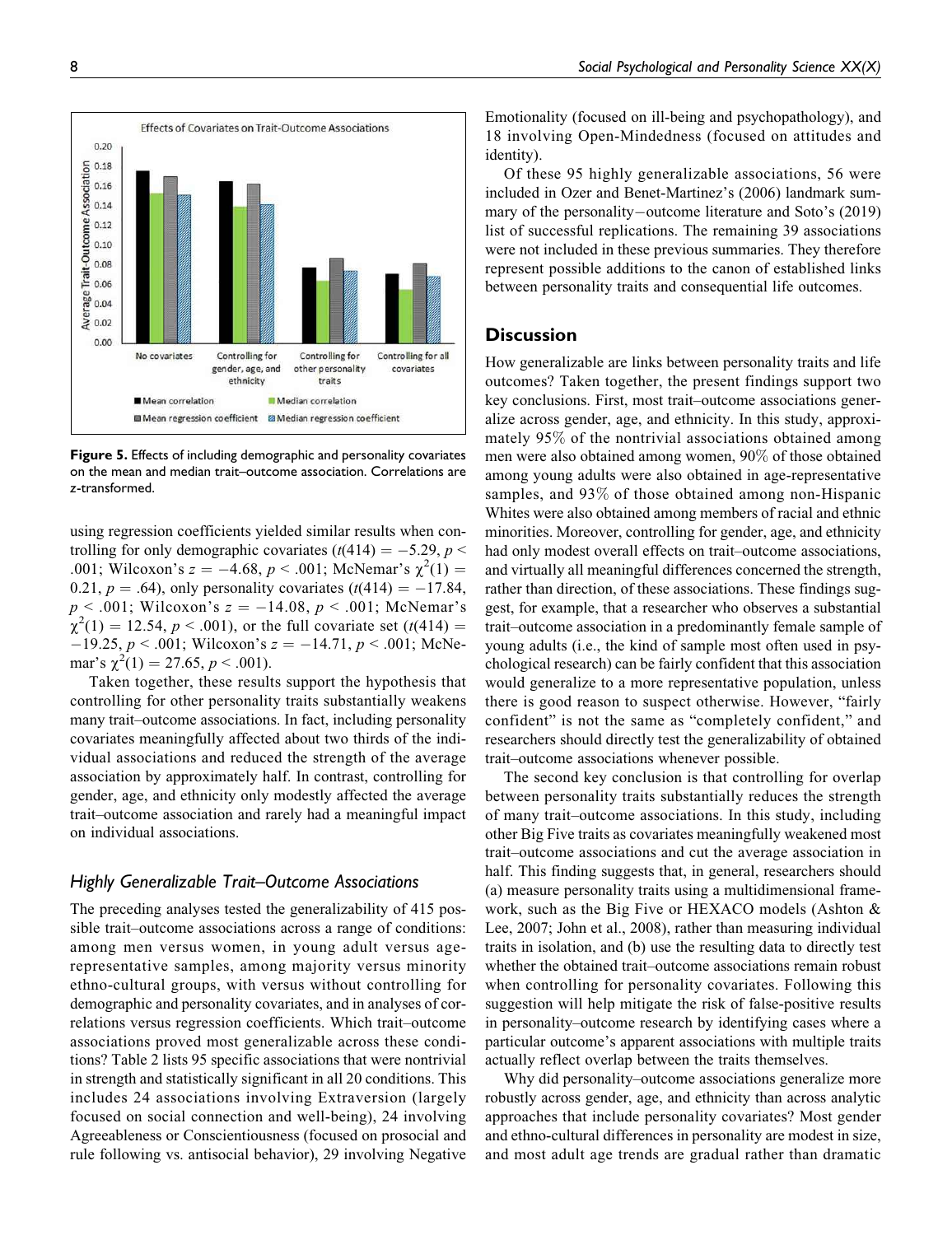| Individual outcomes<br>Subjective well-being<br>Life satisfaction<br>.37/.17<br>$-.43/-.26$<br>.37/.19<br>Positive affect<br>$-.34/-.19$<br>$.59/0.44*$<br>Negative affect<br>.37/.14<br>$-.57$ / $-.42$<br>Happiness<br>Religion and spirituality<br>.23/.11<br>Cognitive orientation toward spirituality<br>.24/.13<br>Religiousness<br>Existential-phenomenological dimension<br>.17/.11<br>$.45/.11*$<br>Existential well-being<br>$-.66$ l $-.52*$<br>.37/.12<br>.54/0.32<br>Gratitude<br>.51/0.28<br>Forgiveness<br>$-.59/-.39$<br>.43/.22<br>Inspiration<br>.30/.18<br>Humor<br>Identity status<br>Identity achievement<br>Identity diffusion<br>Identity foreclosure<br>.52/.23<br>Identity integration/consolidation<br>$-.53/-.31$<br>$-.31/-.15$<br>Majority culture identification (for minorities)<br>Coping<br>.291.17<br>Active coping<br>$.35/0.25*$<br>Avoidant coping<br>.21/0.21<br>Seeking support<br>Resilience<br>Risky behavior<br>.19/.10<br>Activity<br>.28/.19<br>Suicide<br>.14/.11<br>Heart disease<br>.35/0.27<br>Anxiety<br>.34/0.24<br>Depression<br>Personality disorders<br>$-.30/-.13*$<br>$.38/0.26*$<br><b>Mistrust</b><br>$-.46/-.29$<br>$-.40/-.19$<br>Manipulativeness<br>$-.52/-.39$<br>$.30/.17*$<br>Aggression<br>Self-harm<br>$-.42/-.14$<br>.51/.31<br>$.18/.11*$<br>Eccentric perceptions<br>$-.36/-.15$<br>.32/.14<br>Dependency<br>.40/.37<br>$-.22/-.12$<br>Exhibitionism<br>.38/.21<br>$-.29/-.12$<br>Entitlement<br>$-.44/-.32*$<br>$-.37/-.25$<br>$.37/.11*$<br>Detachment<br>$-.40/-.28$<br>$.26/.15*$<br>Impulsivity<br>.28/.11<br>.361.24<br>Propriety<br>Workaholism<br>.16/0.22<br>Interpersonal outcomes<br>Family satisfaction<br>$-.19/-.10$<br>Mother affectional<br>Father affectional<br>$-.19/-.11$<br>.38/0.24<br>$-.32/-.11$<br>Peers' acceptance and friendship<br>.40/.25<br>$-.31/-.14$<br>Peer status<br>.34/.18<br>$-.28/-.13$<br><b>Attractiveness</b><br>Romantic satisfaction | Outcome        | E | A           | C | N | $\circ$      |
|--------------------------------------------------------------------------------------------------------------------------------------------------------------------------------------------------------------------------------------------------------------------------------------------------------------------------------------------------------------------------------------------------------------------------------------------------------------------------------------------------------------------------------------------------------------------------------------------------------------------------------------------------------------------------------------------------------------------------------------------------------------------------------------------------------------------------------------------------------------------------------------------------------------------------------------------------------------------------------------------------------------------------------------------------------------------------------------------------------------------------------------------------------------------------------------------------------------------------------------------------------------------------------------------------------------------------------------------------------------------------------------------------------------------------------------------------------------------------------------------------------------------------------------------------------------------------------------------------------------------------------------------------------------------------------------------------------------------------------------------------------------------------------------------------------------------------------------------------------------------------------------------------------------------------------------------------------|----------------|---|-------------|---|---|--------------|
|                                                                                                                                                                                                                                                                                                                                                                                                                                                                                                                                                                                                                                                                                                                                                                                                                                                                                                                                                                                                                                                                                                                                                                                                                                                                                                                                                                                                                                                                                                                                                                                                                                                                                                                                                                                                                                                                                                                                                        |                |   |             |   |   |              |
|                                                                                                                                                                                                                                                                                                                                                                                                                                                                                                                                                                                                                                                                                                                                                                                                                                                                                                                                                                                                                                                                                                                                                                                                                                                                                                                                                                                                                                                                                                                                                                                                                                                                                                                                                                                                                                                                                                                                                        |                |   |             |   |   |              |
|                                                                                                                                                                                                                                                                                                                                                                                                                                                                                                                                                                                                                                                                                                                                                                                                                                                                                                                                                                                                                                                                                                                                                                                                                                                                                                                                                                                                                                                                                                                                                                                                                                                                                                                                                                                                                                                                                                                                                        |                |   |             |   |   |              |
|                                                                                                                                                                                                                                                                                                                                                                                                                                                                                                                                                                                                                                                                                                                                                                                                                                                                                                                                                                                                                                                                                                                                                                                                                                                                                                                                                                                                                                                                                                                                                                                                                                                                                                                                                                                                                                                                                                                                                        |                |   |             |   |   |              |
|                                                                                                                                                                                                                                                                                                                                                                                                                                                                                                                                                                                                                                                                                                                                                                                                                                                                                                                                                                                                                                                                                                                                                                                                                                                                                                                                                                                                                                                                                                                                                                                                                                                                                                                                                                                                                                                                                                                                                        |                |   |             |   |   |              |
|                                                                                                                                                                                                                                                                                                                                                                                                                                                                                                                                                                                                                                                                                                                                                                                                                                                                                                                                                                                                                                                                                                                                                                                                                                                                                                                                                                                                                                                                                                                                                                                                                                                                                                                                                                                                                                                                                                                                                        |                |   |             |   |   |              |
|                                                                                                                                                                                                                                                                                                                                                                                                                                                                                                                                                                                                                                                                                                                                                                                                                                                                                                                                                                                                                                                                                                                                                                                                                                                                                                                                                                                                                                                                                                                                                                                                                                                                                                                                                                                                                                                                                                                                                        |                |   |             |   |   |              |
|                                                                                                                                                                                                                                                                                                                                                                                                                                                                                                                                                                                                                                                                                                                                                                                                                                                                                                                                                                                                                                                                                                                                                                                                                                                                                                                                                                                                                                                                                                                                                                                                                                                                                                                                                                                                                                                                                                                                                        |                |   |             |   |   |              |
|                                                                                                                                                                                                                                                                                                                                                                                                                                                                                                                                                                                                                                                                                                                                                                                                                                                                                                                                                                                                                                                                                                                                                                                                                                                                                                                                                                                                                                                                                                                                                                                                                                                                                                                                                                                                                                                                                                                                                        |                |   |             |   |   |              |
|                                                                                                                                                                                                                                                                                                                                                                                                                                                                                                                                                                                                                                                                                                                                                                                                                                                                                                                                                                                                                                                                                                                                                                                                                                                                                                                                                                                                                                                                                                                                                                                                                                                                                                                                                                                                                                                                                                                                                        |                |   |             |   |   | $.24$ . 19   |
|                                                                                                                                                                                                                                                                                                                                                                                                                                                                                                                                                                                                                                                                                                                                                                                                                                                                                                                                                                                                                                                                                                                                                                                                                                                                                                                                                                                                                                                                                                                                                                                                                                                                                                                                                                                                                                                                                                                                                        |                |   |             |   |   |              |
|                                                                                                                                                                                                                                                                                                                                                                                                                                                                                                                                                                                                                                                                                                                                                                                                                                                                                                                                                                                                                                                                                                                                                                                                                                                                                                                                                                                                                                                                                                                                                                                                                                                                                                                                                                                                                                                                                                                                                        |                |   |             |   |   | $.39/.19*$   |
|                                                                                                                                                                                                                                                                                                                                                                                                                                                                                                                                                                                                                                                                                                                                                                                                                                                                                                                                                                                                                                                                                                                                                                                                                                                                                                                                                                                                                                                                                                                                                                                                                                                                                                                                                                                                                                                                                                                                                        |                |   |             |   |   | $.27/.11*$   |
|                                                                                                                                                                                                                                                                                                                                                                                                                                                                                                                                                                                                                                                                                                                                                                                                                                                                                                                                                                                                                                                                                                                                                                                                                                                                                                                                                                                                                                                                                                                                                                                                                                                                                                                                                                                                                                                                                                                                                        |                |   |             |   |   | .401.24      |
|                                                                                                                                                                                                                                                                                                                                                                                                                                                                                                                                                                                                                                                                                                                                                                                                                                                                                                                                                                                                                                                                                                                                                                                                                                                                                                                                                                                                                                                                                                                                                                                                                                                                                                                                                                                                                                                                                                                                                        |                |   |             |   |   | .26/.16      |
|                                                                                                                                                                                                                                                                                                                                                                                                                                                                                                                                                                                                                                                                                                                                                                                                                                                                                                                                                                                                                                                                                                                                                                                                                                                                                                                                                                                                                                                                                                                                                                                                                                                                                                                                                                                                                                                                                                                                                        |                |   |             |   |   |              |
|                                                                                                                                                                                                                                                                                                                                                                                                                                                                                                                                                                                                                                                                                                                                                                                                                                                                                                                                                                                                                                                                                                                                                                                                                                                                                                                                                                                                                                                                                                                                                                                                                                                                                                                                                                                                                                                                                                                                                        |                |   |             |   |   | .20/.11      |
|                                                                                                                                                                                                                                                                                                                                                                                                                                                                                                                                                                                                                                                                                                                                                                                                                                                                                                                                                                                                                                                                                                                                                                                                                                                                                                                                                                                                                                                                                                                                                                                                                                                                                                                                                                                                                                                                                                                                                        |                |   |             |   |   | $-.24/-.15*$ |
|                                                                                                                                                                                                                                                                                                                                                                                                                                                                                                                                                                                                                                                                                                                                                                                                                                                                                                                                                                                                                                                                                                                                                                                                                                                                                                                                                                                                                                                                                                                                                                                                                                                                                                                                                                                                                                                                                                                                                        |                |   |             |   |   | $-.28/-.30$  |
|                                                                                                                                                                                                                                                                                                                                                                                                                                                                                                                                                                                                                                                                                                                                                                                                                                                                                                                                                                                                                                                                                                                                                                                                                                                                                                                                                                                                                                                                                                                                                                                                                                                                                                                                                                                                                                                                                                                                                        |                |   |             |   |   | $.30/.17*$   |
|                                                                                                                                                                                                                                                                                                                                                                                                                                                                                                                                                                                                                                                                                                                                                                                                                                                                                                                                                                                                                                                                                                                                                                                                                                                                                                                                                                                                                                                                                                                                                                                                                                                                                                                                                                                                                                                                                                                                                        |                |   |             |   |   |              |
|                                                                                                                                                                                                                                                                                                                                                                                                                                                                                                                                                                                                                                                                                                                                                                                                                                                                                                                                                                                                                                                                                                                                                                                                                                                                                                                                                                                                                                                                                                                                                                                                                                                                                                                                                                                                                                                                                                                                                        |                |   |             |   |   |              |
|                                                                                                                                                                                                                                                                                                                                                                                                                                                                                                                                                                                                                                                                                                                                                                                                                                                                                                                                                                                                                                                                                                                                                                                                                                                                                                                                                                                                                                                                                                                                                                                                                                                                                                                                                                                                                                                                                                                                                        |                |   |             |   |   | .28/.16      |
|                                                                                                                                                                                                                                                                                                                                                                                                                                                                                                                                                                                                                                                                                                                                                                                                                                                                                                                                                                                                                                                                                                                                                                                                                                                                                                                                                                                                                                                                                                                                                                                                                                                                                                                                                                                                                                                                                                                                                        |                |   |             |   |   |              |
|                                                                                                                                                                                                                                                                                                                                                                                                                                                                                                                                                                                                                                                                                                                                                                                                                                                                                                                                                                                                                                                                                                                                                                                                                                                                                                                                                                                                                                                                                                                                                                                                                                                                                                                                                                                                                                                                                                                                                        |                |   |             |   |   |              |
|                                                                                                                                                                                                                                                                                                                                                                                                                                                                                                                                                                                                                                                                                                                                                                                                                                                                                                                                                                                                                                                                                                                                                                                                                                                                                                                                                                                                                                                                                                                                                                                                                                                                                                                                                                                                                                                                                                                                                        |                |   |             |   |   | .33/.26      |
|                                                                                                                                                                                                                                                                                                                                                                                                                                                                                                                                                                                                                                                                                                                                                                                                                                                                                                                                                                                                                                                                                                                                                                                                                                                                                                                                                                                                                                                                                                                                                                                                                                                                                                                                                                                                                                                                                                                                                        |                |   |             |   |   |              |
|                                                                                                                                                                                                                                                                                                                                                                                                                                                                                                                                                                                                                                                                                                                                                                                                                                                                                                                                                                                                                                                                                                                                                                                                                                                                                                                                                                                                                                                                                                                                                                                                                                                                                                                                                                                                                                                                                                                                                        |                |   |             |   |   |              |
|                                                                                                                                                                                                                                                                                                                                                                                                                                                                                                                                                                                                                                                                                                                                                                                                                                                                                                                                                                                                                                                                                                                                                                                                                                                                                                                                                                                                                                                                                                                                                                                                                                                                                                                                                                                                                                                                                                                                                        |                |   |             |   |   |              |
|                                                                                                                                                                                                                                                                                                                                                                                                                                                                                                                                                                                                                                                                                                                                                                                                                                                                                                                                                                                                                                                                                                                                                                                                                                                                                                                                                                                                                                                                                                                                                                                                                                                                                                                                                                                                                                                                                                                                                        |                |   |             |   |   |              |
|                                                                                                                                                                                                                                                                                                                                                                                                                                                                                                                                                                                                                                                                                                                                                                                                                                                                                                                                                                                                                                                                                                                                                                                                                                                                                                                                                                                                                                                                                                                                                                                                                                                                                                                                                                                                                                                                                                                                                        |                |   |             |   |   |              |
|                                                                                                                                                                                                                                                                                                                                                                                                                                                                                                                                                                                                                                                                                                                                                                                                                                                                                                                                                                                                                                                                                                                                                                                                                                                                                                                                                                                                                                                                                                                                                                                                                                                                                                                                                                                                                                                                                                                                                        |                |   |             |   |   |              |
|                                                                                                                                                                                                                                                                                                                                                                                                                                                                                                                                                                                                                                                                                                                                                                                                                                                                                                                                                                                                                                                                                                                                                                                                                                                                                                                                                                                                                                                                                                                                                                                                                                                                                                                                                                                                                                                                                                                                                        |                |   |             |   |   |              |
|                                                                                                                                                                                                                                                                                                                                                                                                                                                                                                                                                                                                                                                                                                                                                                                                                                                                                                                                                                                                                                                                                                                                                                                                                                                                                                                                                                                                                                                                                                                                                                                                                                                                                                                                                                                                                                                                                                                                                        |                |   |             |   |   |              |
|                                                                                                                                                                                                                                                                                                                                                                                                                                                                                                                                                                                                                                                                                                                                                                                                                                                                                                                                                                                                                                                                                                                                                                                                                                                                                                                                                                                                                                                                                                                                                                                                                                                                                                                                                                                                                                                                                                                                                        |                |   |             |   |   |              |
|                                                                                                                                                                                                                                                                                                                                                                                                                                                                                                                                                                                                                                                                                                                                                                                                                                                                                                                                                                                                                                                                                                                                                                                                                                                                                                                                                                                                                                                                                                                                                                                                                                                                                                                                                                                                                                                                                                                                                        |                |   |             |   |   |              |
|                                                                                                                                                                                                                                                                                                                                                                                                                                                                                                                                                                                                                                                                                                                                                                                                                                                                                                                                                                                                                                                                                                                                                                                                                                                                                                                                                                                                                                                                                                                                                                                                                                                                                                                                                                                                                                                                                                                                                        |                |   |             |   |   |              |
|                                                                                                                                                                                                                                                                                                                                                                                                                                                                                                                                                                                                                                                                                                                                                                                                                                                                                                                                                                                                                                                                                                                                                                                                                                                                                                                                                                                                                                                                                                                                                                                                                                                                                                                                                                                                                                                                                                                                                        |                |   |             |   |   |              |
|                                                                                                                                                                                                                                                                                                                                                                                                                                                                                                                                                                                                                                                                                                                                                                                                                                                                                                                                                                                                                                                                                                                                                                                                                                                                                                                                                                                                                                                                                                                                                                                                                                                                                                                                                                                                                                                                                                                                                        |                |   |             |   |   | $-.22/-.15$  |
|                                                                                                                                                                                                                                                                                                                                                                                                                                                                                                                                                                                                                                                                                                                                                                                                                                                                                                                                                                                                                                                                                                                                                                                                                                                                                                                                                                                                                                                                                                                                                                                                                                                                                                                                                                                                                                                                                                                                                        |                |   |             |   |   |              |
|                                                                                                                                                                                                                                                                                                                                                                                                                                                                                                                                                                                                                                                                                                                                                                                                                                                                                                                                                                                                                                                                                                                                                                                                                                                                                                                                                                                                                                                                                                                                                                                                                                                                                                                                                                                                                                                                                                                                                        |                |   |             |   |   | .28/.18      |
|                                                                                                                                                                                                                                                                                                                                                                                                                                                                                                                                                                                                                                                                                                                                                                                                                                                                                                                                                                                                                                                                                                                                                                                                                                                                                                                                                                                                                                                                                                                                                                                                                                                                                                                                                                                                                                                                                                                                                        |                |   |             |   |   |              |
|                                                                                                                                                                                                                                                                                                                                                                                                                                                                                                                                                                                                                                                                                                                                                                                                                                                                                                                                                                                                                                                                                                                                                                                                                                                                                                                                                                                                                                                                                                                                                                                                                                                                                                                                                                                                                                                                                                                                                        |                |   |             |   |   |              |
|                                                                                                                                                                                                                                                                                                                                                                                                                                                                                                                                                                                                                                                                                                                                                                                                                                                                                                                                                                                                                                                                                                                                                                                                                                                                                                                                                                                                                                                                                                                                                                                                                                                                                                                                                                                                                                                                                                                                                        |                |   |             |   |   |              |
|                                                                                                                                                                                                                                                                                                                                                                                                                                                                                                                                                                                                                                                                                                                                                                                                                                                                                                                                                                                                                                                                                                                                                                                                                                                                                                                                                                                                                                                                                                                                                                                                                                                                                                                                                                                                                                                                                                                                                        |                |   |             |   |   |              |
|                                                                                                                                                                                                                                                                                                                                                                                                                                                                                                                                                                                                                                                                                                                                                                                                                                                                                                                                                                                                                                                                                                                                                                                                                                                                                                                                                                                                                                                                                                                                                                                                                                                                                                                                                                                                                                                                                                                                                        |                |   |             |   |   |              |
|                                                                                                                                                                                                                                                                                                                                                                                                                                                                                                                                                                                                                                                                                                                                                                                                                                                                                                                                                                                                                                                                                                                                                                                                                                                                                                                                                                                                                                                                                                                                                                                                                                                                                                                                                                                                                                                                                                                                                        |                |   |             |   |   |              |
|                                                                                                                                                                                                                                                                                                                                                                                                                                                                                                                                                                                                                                                                                                                                                                                                                                                                                                                                                                                                                                                                                                                                                                                                                                                                                                                                                                                                                                                                                                                                                                                                                                                                                                                                                                                                                                                                                                                                                        |                |   |             |   |   |              |
|                                                                                                                                                                                                                                                                                                                                                                                                                                                                                                                                                                                                                                                                                                                                                                                                                                                                                                                                                                                                                                                                                                                                                                                                                                                                                                                                                                                                                                                                                                                                                                                                                                                                                                                                                                                                                                                                                                                                                        |                |   |             |   |   |              |
|                                                                                                                                                                                                                                                                                                                                                                                                                                                                                                                                                                                                                                                                                                                                                                                                                                                                                                                                                                                                                                                                                                                                                                                                                                                                                                                                                                                                                                                                                                                                                                                                                                                                                                                                                                                                                                                                                                                                                        |                |   |             |   |   |              |
|                                                                                                                                                                                                                                                                                                                                                                                                                                                                                                                                                                                                                                                                                                                                                                                                                                                                                                                                                                                                                                                                                                                                                                                                                                                                                                                                                                                                                                                                                                                                                                                                                                                                                                                                                                                                                                                                                                                                                        |                |   |             |   |   |              |
|                                                                                                                                                                                                                                                                                                                                                                                                                                                                                                                                                                                                                                                                                                                                                                                                                                                                                                                                                                                                                                                                                                                                                                                                                                                                                                                                                                                                                                                                                                                                                                                                                                                                                                                                                                                                                                                                                                                                                        |                |   |             |   |   |              |
|                                                                                                                                                                                                                                                                                                                                                                                                                                                                                                                                                                                                                                                                                                                                                                                                                                                                                                                                                                                                                                                                                                                                                                                                                                                                                                                                                                                                                                                                                                                                                                                                                                                                                                                                                                                                                                                                                                                                                        |                |   |             |   |   | .18/.11      |
|                                                                                                                                                                                                                                                                                                                                                                                                                                                                                                                                                                                                                                                                                                                                                                                                                                                                                                                                                                                                                                                                                                                                                                                                                                                                                                                                                                                                                                                                                                                                                                                                                                                                                                                                                                                                                                                                                                                                                        | Romantic abuse |   | $-.22/-.11$ |   |   |              |

Table 2. Trait–Outcome Associations That Generalized Across Gender, Age, Ethnicity, and Analytic Approaches.

(continued)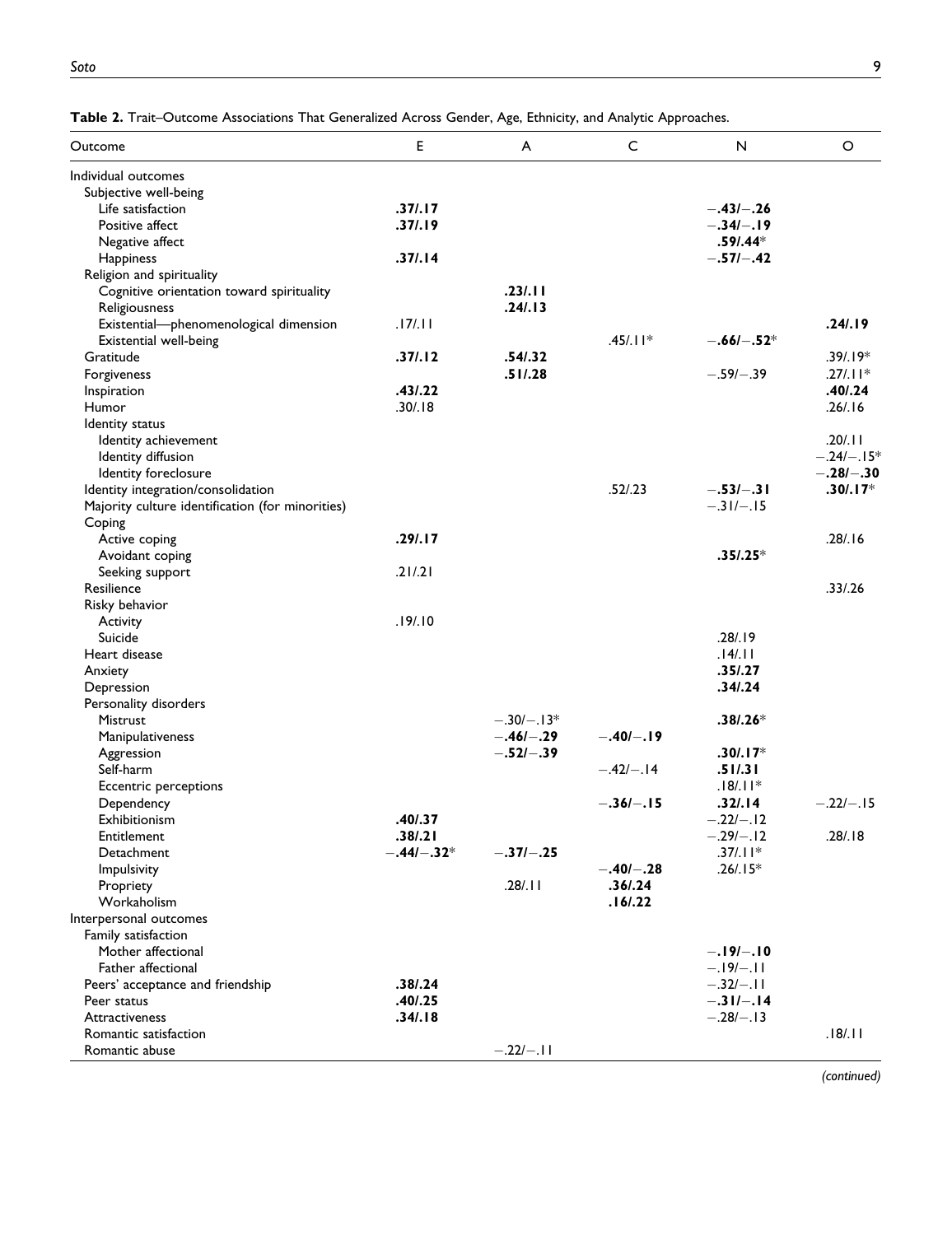| Outcome                       | E         | A           | C            | N           | O           |
|-------------------------------|-----------|-------------|--------------|-------------|-------------|
| Social institutional outcomes |           |             |              |             |             |
| Occupational interests        |           |             |              |             |             |
| Investigative                 |           |             |              |             | $.21/.21*$  |
| Artistic                      |           |             |              |             | $.42/0.45*$ |
| Social                        | .17/14    |             |              |             |             |
| Enterprising                  | .22/.17   |             |              |             |             |
| Occupational performance      |           |             |              |             |             |
| Status change                 | .17/0.15  |             |              |             |             |
| Occupational commitment       | $.26/14*$ | .26/.11     |              |             |             |
| Occupational involvement      | .15/.11   |             |              |             |             |
| Intrinsic success             | .33/.18   |             |              | $-.31/-.10$ |             |
| Financial security            |           |             |              | $-.31/-.21$ |             |
| Leadership                    | .42/0.26  |             |              |             | .34/.18     |
| Volunteerism                  | .20/.13   |             |              |             |             |
| Right-wing authoritarianism   |           |             | .16/10       |             | $-.27I-.32$ |
| Antisocial behavior           |           | $-.39/-.23$ | $-.31/-.14*$ |             |             |
| Criminal behavior             |           | $-.25/-.13$ | $-.25/-.15$  |             |             |

#### Table 2. (continued)

Note. Values left of the forward slash are zero-order correlations. Values right of the slash are partial correlations controlling for gender, age, ethnicity, and the other four Big Five traits. Boldface indicates trait–outcome associations included in Ozer and Benet-Martinez's (2006) summary of the personality–outcome literature. Asterisks indicate associations that differed meaningfully in strength across gender, age, or ethnicity in both correlation and regression analyses.  $E =$ Extraversion;  $A =$  Agreeableness; C = Conscientiousness; N = Negative Emotionality; O = Open-Mindedness.

(Roberts et al., 2006; Schmitt et al., 2007; Soto et al., 2011). The same is likely true for many life outcomes. Thus, controlling for demographic characteristics will only meaningfully affect trait–outcome associations in the relatively few cases where there are substantial group differences in both the personality trait and the life outcome.

In contrast, personality traits often intercorrelate with one another as the result of both conceptual overlap and evaluative bias (Anusic et al., 2009; DeYoung, 2006; Paulhus & John, 1998). Such intercorrelations tend to be stronger in more representative samples (Denissen et al., 2019; Rammstedt & Farmer, 2013) and when personality is measured using a single data source (e.g., only self-reports or only informant reports; Anusic et al., 2009; DeYoung, 2006). Moreover, collinearity can compound across multiple intercorrelated traits. Thus, including a broad set of other traits as covariates—and thereby controlling for all overlap between them—can substantially affect many trait–outcome associations.

The present findings also have important implications for updating the canon of established links between personality traits and life outcomes. Most of the generalizable associations obtained in this study were previously included in Ozer and Benet-Martinez's (2006) landmark review of personality–outcome research, but a substantial minority were not. Some of these discrepancies may reflect idiosyncrasies of this study. However, some likely reflect the fact that much classic personality–outcome research predates the paradigm shift to the Big Five model (John et al., 2008) and therefore did not assess all five traits. For example, several of the generalizable associations listed in Table 2 involve Agreeableness and Open-Mindedness, which were rarely measured in pre-Big Five research. Such findings hold promise as possible additions to

the personality–outcome canon, pending future research to further test their robustness.

## Limitations and Future Directions

This study had a number of important strengths, including its representative samples, high statistical power, preregistered design and analyses, consensus measure of the Big Five traits, and broad range of life outcomes. However, it also had some noteworthy limitations. For example, it relied on selfreported, cross-sectional data. Additional research is therefore needed to examine longitudinal trait–outcome associations, as well as alternative data sources (e.g., informant reports, objective records). A second limitation is that the present research is only a single study; additional studies are therefore needed to replicate its findings regarding generalizability across gender, age, ethnicity, and analytic approach. Future research can also extend these findings to additional facets of generalizability, such as generalizability across personality measures, outcome measures, and cultural contexts beyond the United States.

#### Conclusion

In sum, the present findings indicate that most links between personality traits and life outcomes generalize across gender, age, and ethnicity, but that controlling for overlap between personality traits substantially reduces the strength of many trait– outcome associations. These findings have important implications for evaluating the robustness of the personality–outcome literature, updating the canon of established trait–outcome associations, and conducting future research.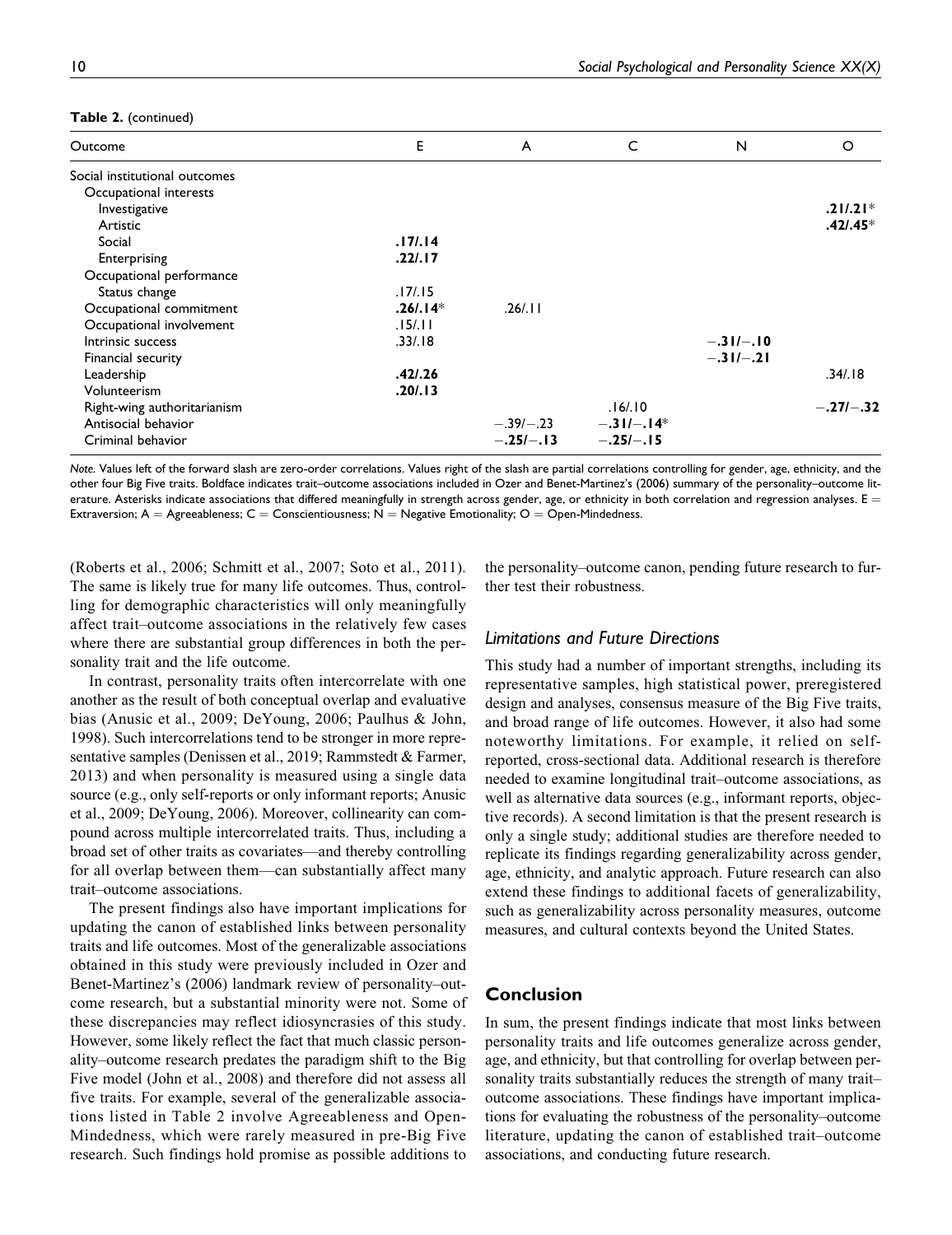#### Acknowledgment

The author thanks Alison Russell and Samantha Rizzo for their assistance with this research.

#### Declaration of Conflicting Interests

The author(s) declared following potential conflicts of interest with respect to the research, authorship, and/or publication of this article: Christopher J. Soto is a copyright holder for the Big Five Inventory–2 (BFI-2), which was used in the present research. The BFI-2 is freely available for research use at http://www.colby.edu/psych/personality-lab.

#### Funding

The author(s) disclosed receipt of the following financial support for the research, authorship, and/or publication of this article: The Life Outcomes of Personality Replication Project was supported by a faculty research grant from Colby College to Christopher J. Soto.

#### ORCID iD

Christopher J. Soto **https://orcid.org/0000-0002-2875-8919** 

#### Supplemental Material

The supplemental material is available in the online version of the article.

#### **Notes**

- 1. The analyses presented in Supplemental Tables S4 and S5 were specified to approximate situations in which a researcher or practitioner wonders whether findings obtained among young adults would generalize to an age-representative population (or vice versa). To further check the robustness of these results, I also analyzed Trait  $\times$  Continuous Age interactions in the full LOOPR sample, with age linearly transformed so that  $-1.00 =$  age 22 (i.e., the mean age of adults 25 or younger in the full sample) and  $1.00 =$  age 50 (i.e., the mean age of adults older than 25 in the full sample). These analyses also yielded similar results, with 56 of the 294 nontrivial associations (19%) showing a meaningful difference at younger versus older ages. Supplemental Table S6 presents the complete results of these analyses.
- 2. To parallel the analyses of gender and age and to maximize statistical power, the analyses reported in Supplemental Tables S7 and S8 combined all racial and ethnic groups other than non-Hispanic Whites into a single category. However, this approach may obscure differences between more specific groups. I therefore also conducted an additional set of regression analyses to compare the three largest subgroups: White/Caucasian, Black/African American, and Hispanic/Latino. As shown in Supplemental Table S9, these analyses also produced similar results: 52 of the 314 nontrivial trait–outcome associations (17%) differed meaningfully between Black and non-Black participants, and 51 of the 312 associations (16%) differed between Hispanic and non-Hispanic participants.
- 3. Because some trait–outcome associations were dependent rather than independent, due to shared trait, outcome, or demographic variables, the p values for these aggregate tests should be considered approximate rather than exact.

#### References

- Allport, G. W. (1961). Pattern and growth in personality. Holt, Reinhart & Winston.
- Altemeyer, R. A. (1998). The other "authoritarian personality." In M. P. Zanna (Ed.), Advances in experimental social psychology (Vol. 30, pp. 47–91). Academic Press.
- Andrews, F. M., & Withey, S. (1965). Social indicators of well-being. Plenum.
- Anusic, I., Schimmack, U., Pinkus, R. T., & Lockwood, P. (2009). The nature and structure of correlations among Big Five ratings: The halo-alpha-beta model. Journal of Personality and Social Psychology, 97, 1142–1156.
- Ashton, M. C., & Lee, K. (2007). Empirical, theoretical, and practical advantages of the HEXACO model of personality structure. Personality and Social Psychology Review, 11, 150–166.
- Assenheimer, J. S., & Watson, D. (1991). Self- and partner-ratings of trait affect: Convergent and discriminant validity and correlations with relationship satisfaction [Unpublished raw data]. Southern Methodist University.
- Avolio, B. J., Bass, B. M., & Jung, D. I. (1995). Construct validation and norms for the Multifactor Leadership Questionnaire (MLQ-Form 5X). State University of New York at Binghamton.
- Bennion, L. D., & Adams, G. R. (1986). A revision of the extended version of the objective measure of ego identity status: An identity instrument for use with late adolescents. Journal of Adolescent Research, 1, 183–197.
- Bleidorn,W., Hill, P.,Back,M., Denissen, J., Hennecke,M., Hopwood, C., Jokela, M., Kandler, C., Lucas, R. E., Luhmann, M., Orth, U., Wagner, J., Wrzus, C., Zimmermann, J., & Roberts, B. (2019). The policy relevance of personality traits. American Psychologist, 74, 1056–1067.
- Bradburn, N. M. (1969). The structure of psychological well-being. Aldine.
- Camerer, C. F., Dreber, A., Forsell, E., Ho, T.-H., Huber, J., Johannesson, M., Kirchler, M., Almenberg, J., Altmejd, A., Chan, T., Heikensten, E., Holzmeister, F., Imai, T., Isaksson, S., Nave, G., Pfeiffer, T., Razen, M., & Wu, H. (2016). Evaluating replicability of laboratory experiments in economics. Science, 351, 1433–1436.
- Camerer, C. F., Dreber, A., Holzmeister, F., Ho, T.-H., Huber, J., Johannesson, M., Kirchler, M., Nave, G., Nosek, B. A., Pfeiffer, T., Altmejd, A., Buttrick, N., Chan, T., Chen, Y., Forsell, E., Gampa, A., Heikensten, E., Hummer, L., Imai, T., Isaksson, S., Manfredi, D., Rose, J., Wagenmakers, E., & Wu, H. (2018). Evaluating the replicability of social science experiments in nature and science between 2010 and 2015. Nature Human Behavior, 2, 637–644.
- Campos, B., Busse, D., Yim, I. S., Dayan, A., Chevez, L., & Schoebi, D. (2014). Are the costs of neuroticism inevitable? Evidence of attenuated effects in US Latinas. Cultural Diversity and Ethnic Minority Psychology, 20, 430–440.
- Clark, L. A., Simms, L. J., Wu, K. D., & Casillas, A. (2014). Schedule for nonadaptive and adaptive personality (SNAP-2): Manual for administration, scoring, and interpretation (2nd ed.). University of Notre Dame.
- Cova, F., Strickland, B., Abatista, A., Allard, A., Andow, J., Attie, M., ... Zhou, X. (in press). Estimating the reproducibility of experimental philosophy. Review of Philosophy and Psychology.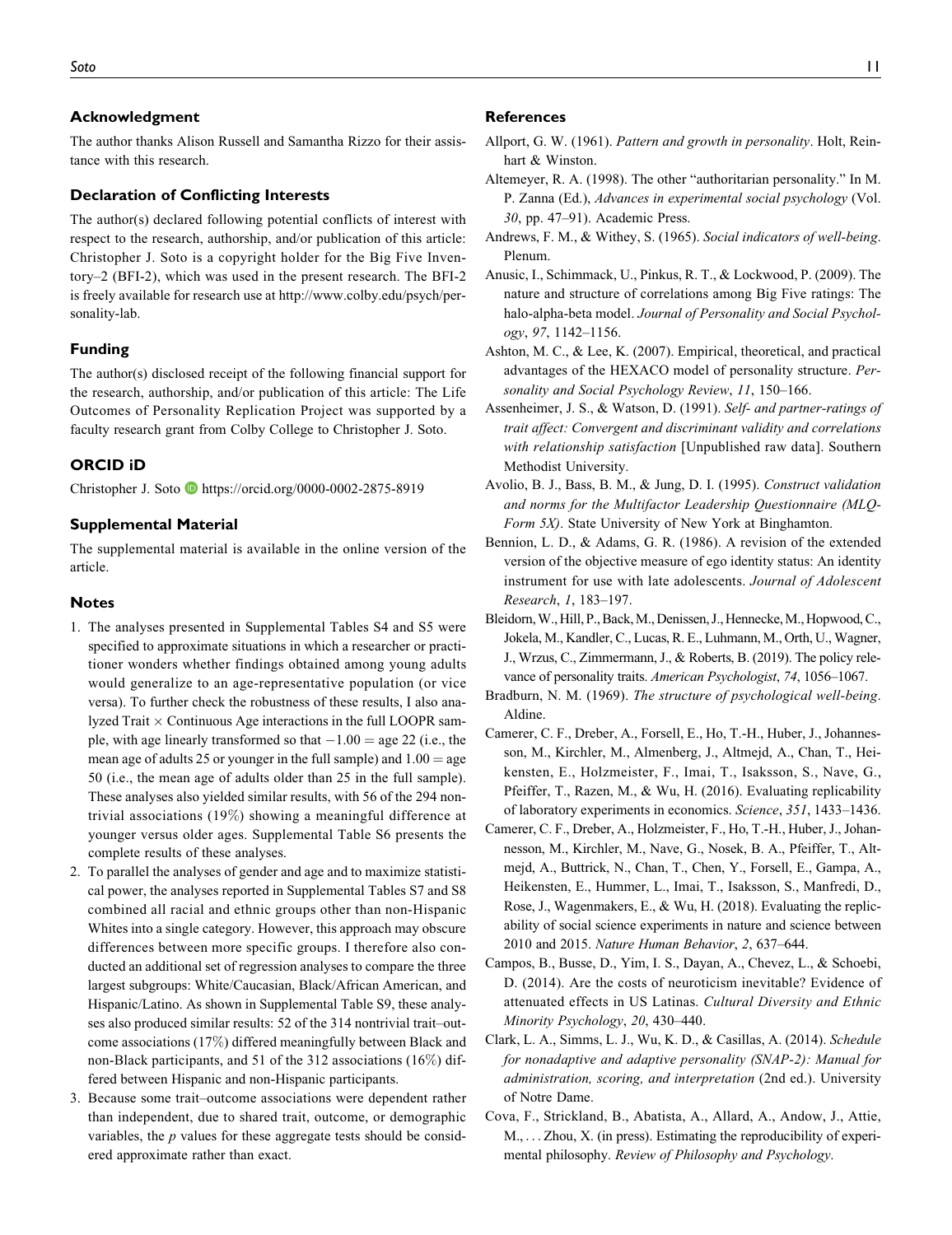- Cronbach, L. J., Gleser, G. C., Nanda, H., & Rajaratnam, N. (1972). The dependability of behavioral measurements: Theory of generalizability for scores and profiles. Wiley.
- Denissen, J. J. A., Geenen, R., Soto, C. J., John, O. P., & van Aken, M. A. G. (2019). The Big Five Inventory–2 (BFI-2): Replication of psychometric properties of the Dutch adaptation and first evidence for the discriminant predictive validity of the facet scales. Journal of Personality Assessment. https://doi.org/10.1080/00223891. 2018.1539004
- DeYoung, C. G. (2006). Higher-order factors of the Big Five in a multi-informant sample. Journal of Personality and Social Psychology, 91, 1138–1151.
- Elley, W. B., & Irving, J. C. (1985). The Elley-Irving socio-economic index. New Zealand Journal of Educational Studies, 20, 115–128.
- Folkman, S., & Lazarus, R. S. (1980). An analysis of coping in a middle-aged community sample. Journal of Health and Social Behavior, 21, 219–239.
- Godin, G., & Shephard, R. J. (1985). A simple method to assess exercise behavior in the community. Canadian Journal of Applied Sport Sciences, 10, 141–146.
- Goldberg, L. R. (1993). The structure of phenotypic personality traits. American Psychologist, 48, 26–34.
- Holland, J. L. (1985). Vocational Preference Inventory (VPI) professional manual. Psychological Assessment Resources.
- Hollingshead, A. B. (1975). Four factor index of social status [Unpublished manuscript]. Yale University.
- John, O. P., Naumann, L. P., & Soto, C. J. (2008). Paradigm shift to the integrative big five trait taxonomy. In O. P. John, R. W. Robins, & L. A. Pervin (Eds.), Handbook of personality: Theory and research (3rd ed., pp. 114–158). Guilford.
- Kautz, T., Heckman, J. J., Diris, R., ter Weel, B., & Borghans, L. (2014). Fostering and measuring skills: Improving cognitive and non-cognitive skills to promote lifetime success (NBER Working Paper 20749). National Bureau of Economic Research.
- Locke, H., & Wallace, K. (1959). Short marital-adjustment and prediction tests: Their reliability and validity. Marriage and Family Living, 21, 251–255.
- MacDonald, D. A. (2000). Spirituality: Description, measurement, and relation to the five factor model of personality. Journal of Personality, 68, 153–197.
- Mallory, M. E. (1988). Q-sort definition of ego identity status. Journal of Youth and Adolescence, 18, 399–412.
- McCrae, R. R., & John, O. P. (1992). An introduction to the Five-Factor Model and its applications. Journal of Personality, 60, 175–215.
- McCullough, M. E., Emmons, R. A., & Tsang, J. A. (2002). The grateful disposition: A conceptual and empirical topography. Journal of Personality and Social Psychology, 82, 112–127.
- Meyer, J. P., Allen, N. J., & Smith, C. A. (1993). Commitment to organizations and occupations: Extension and test of a threecomponent model. Journal of Applied Psychology, 78, 538–551.
- Moos, R. H. (1988). Coping responses inventory manual. Stanford University and Department of Veterans Affairs Medical Centers.
- Neugarten, B. L., Havighurst, R. J., & Tobin, S. S. (1961). The measurement of life satisfaction. Journal of Gerontology, 16, 134–143.
- Norton, R. (1983). Measuring marital quality: A critical look at the dependent variable. Journal of Marriage and the Family, 45, 141–151.
- Open Science Collaboration. (2015). Estimating the reproducibility of psychological science. Science, 349, aac4716.
- Organisation for Economic Co-operation and Development. (2015). Skills for social progress: The power of social and emotional skills. Author.
- Ozer, D. J., & Benet-Martinez, V. (2006). Personality and the prediction of consequential outcomes. Annual Review of Psychology, 57, 401–421.
- Paulhus, D. L., & John, O. P. (1998). Egoistic and moralistic biases in self-perception: The interplay of self-deceptive styles with basic traits and motives. Journal of Personality, 66, 1025–1060.
- Paunonen, S. V. (2003). Big Five factors of personality and replicated predictions of behavior. Journal of Personality and Social Psychology, 84, 411–424.
- Rammstedt, B., & Farmer, R. F. (2013). The impact of acquiescence on the evaluation of personality structure. Psychological Assessment, 25, 1137–1145.
- Roberts, B. W., Kuncel, N. R., Shiner, R., Caspi, A., & Goldberg, L. R. (2007). The power of personality: The comparative validity of personality traits, socioeconomic status, and cognitive ability for predicting important life outcomes. Perspectives on Psychological Science, 2, 313–345.
- Roberts, B. W., Walton, K. E., & Viechtbauer, W. (2006). Patterns of mean-level change in personality traits across the life course: A meta-analysis of longitudinal studies. Psychological Bulletin, 132, 1–25.
- Robins, L. N., Helzer, J. E., Cottier, L., & Goldring, E. (1989). Diagnostic interview schedule, Version III-R [Unpublished manuscript]. Washington University.
- Rose, G., McCartney, P., & Reid, D. D. (1977). Self-administration of a questionnaire on chest pain and intermittent claudication. British Journal of Preventative and Social Medicine, 31, 42–48.
- Russell, R. M., McGandy, R. B., & Jelliffe, D. (1984). Reference weights: Practical considerations. The American Journal of Medicine, 76, 767–769.
- Schmitt, D. P., Allik, J., McCrae, R. R., & Benet-Martínez, V. (2007). The geographic distribution of Big Five personality traits: Patterns and profiles of human self-description across 56 nations. Journal of Cross-Cultural Psychology, 38, 173–212.
- Shavelson, R. J., Webb, N. M., & Rowley, G. L. (1989). Generalizability theory. American Psychologist, 44, 922–932.
- Simmons, J. P., Nelson, L. D., & Simonsohn, U. (2011). False-positive psychology: Undisclosed flexibility in data collection and analysis allows presenting anything as significant. Psychological Science, 22, 1359–1366.
- Soto, C. J. (2019). How replicable are links between personality traits and consequential life outcomes? The Life Outcomes of Personality Replication Project. Psychological Science, 30, 711–727.
- Soto, C. J., & John, O. P. (2017). The next Big Five Inventory (BFI-2): Developing and assessing a hierarchical model with 15 facets to enhance bandwidth, fidelity, and predictive power. Journal of Personality and Social Psychology, 113, 117–143.